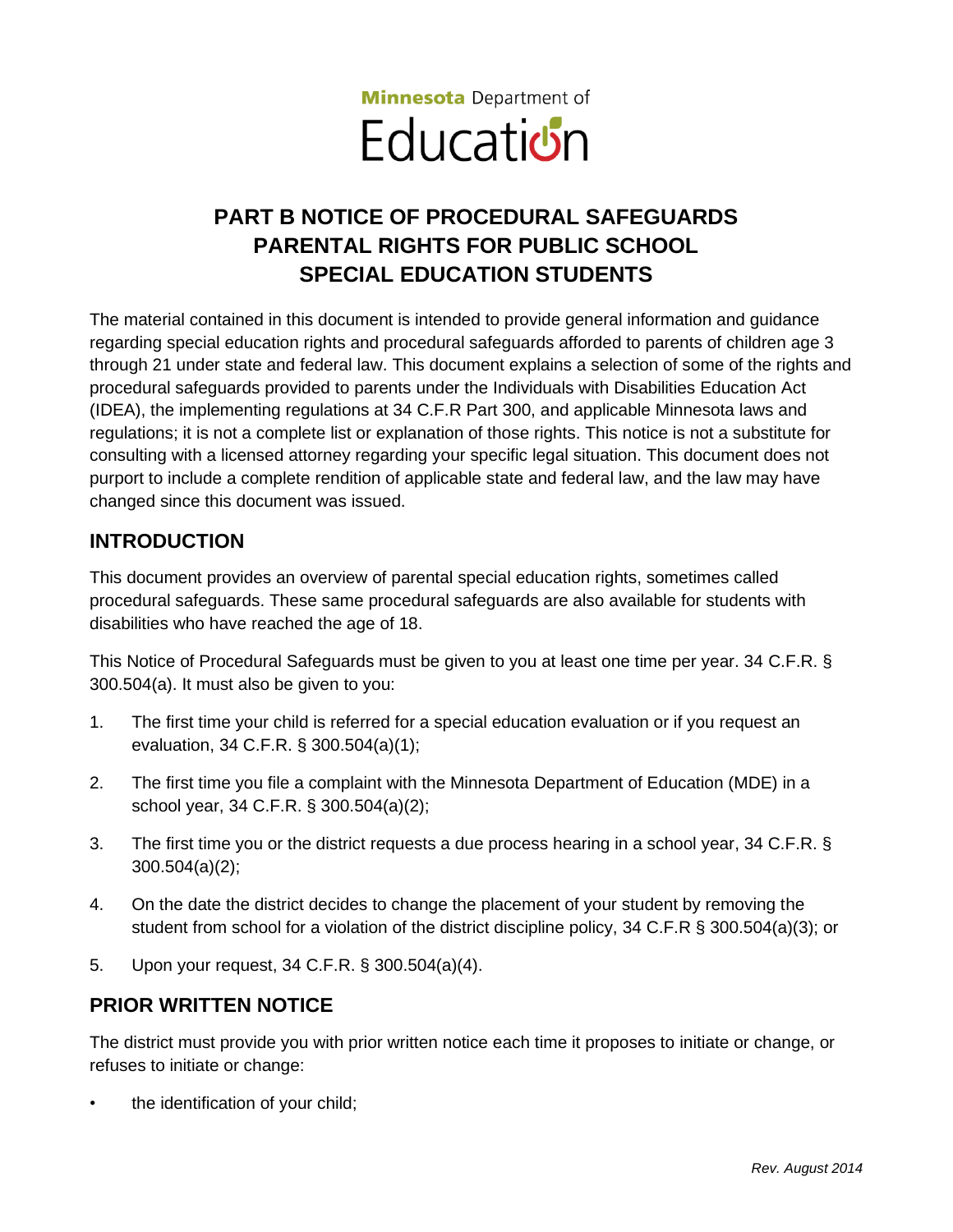- the evaluation and educational placement of your child;
- the provision of a free appropriate public education (FAPE) to your child; or
- When you revoke consent for services for your child in writing and before the district stops providing special education and related services, 34 C.F.R. §§ 300.503(a)(1)-(2) and 300.300(b)(4)(i).

This written notice must include:

- 1. A description of the action proposed or refused by the district, 34 C.F.R. § 300.503(b)(1);
- 2. An explanation of why the district proposes or refuses to take the action, 34 C.F.R. § 300.503  $(b)(2);$
- 3. A description of each evaluation procedure, assessment, record, or report the district used as a basis for its proposal or refusal, 34 C.F.R. § 300.503(b)(3);
- 4. A statement that you, as parents of a child with a disability, have protection under these procedural safeguards and information about how you can get a copy of the brochure describing the procedural safeguards, 34 C.F.R. § 300.503(b)(4);
- 5. Sources for you to contact to obtain assistance in understanding these procedural safeguards, 34 C.F.R. § 300.503(b)(5);
- 6. A description of other options the IEP team considered and the reasons why those options were rejected, 34 C.F.R. § 300.503(b)(6); and
- 7. A description of other factors relevant to the district's proposal or refusal, 34 C.F.R. § 300.503(b)(7).

In addition to federal requirements, prior written notice must inform you that, *except for the initial placement of your child in special education*, the school district will proceed with its proposal for your child's placement, or for providing special education services, unless you notify the district of an objection within 14 days of when the district sent you the prior written notice. Minn. Stat. § 125A.091, Subd. 3a(1). The district must also provide you with a copy of the proposed IEP whenever the district proposes to initiate or change the content of the IEP. Minn. R. 3525.3600.

The prior written notice must also state that, if you object to a proposal or refusal in the prior written notice, you must have an opportunity for a conciliation conference, and the school district must inform you of other alternative dispute resolution procedures, including mediation and facilitated IEP team meetings, under Minnesota Statutes, section 125A.091, Subdivisions 7-9. Minn. Stat. § 125A.091, Subd. 3a(2).

### **FOR MORE INFORMATION**

If you need help in understanding any of your procedural rights or anything about your child's education, please contact your district's special education director or the person listed below. This notice must be provided in your native language or other mode of communication you may be using. If your mode of communication is not a written language, the district must take steps to translate this notice orally or by other means. The district must ensure that you understand the content of this notice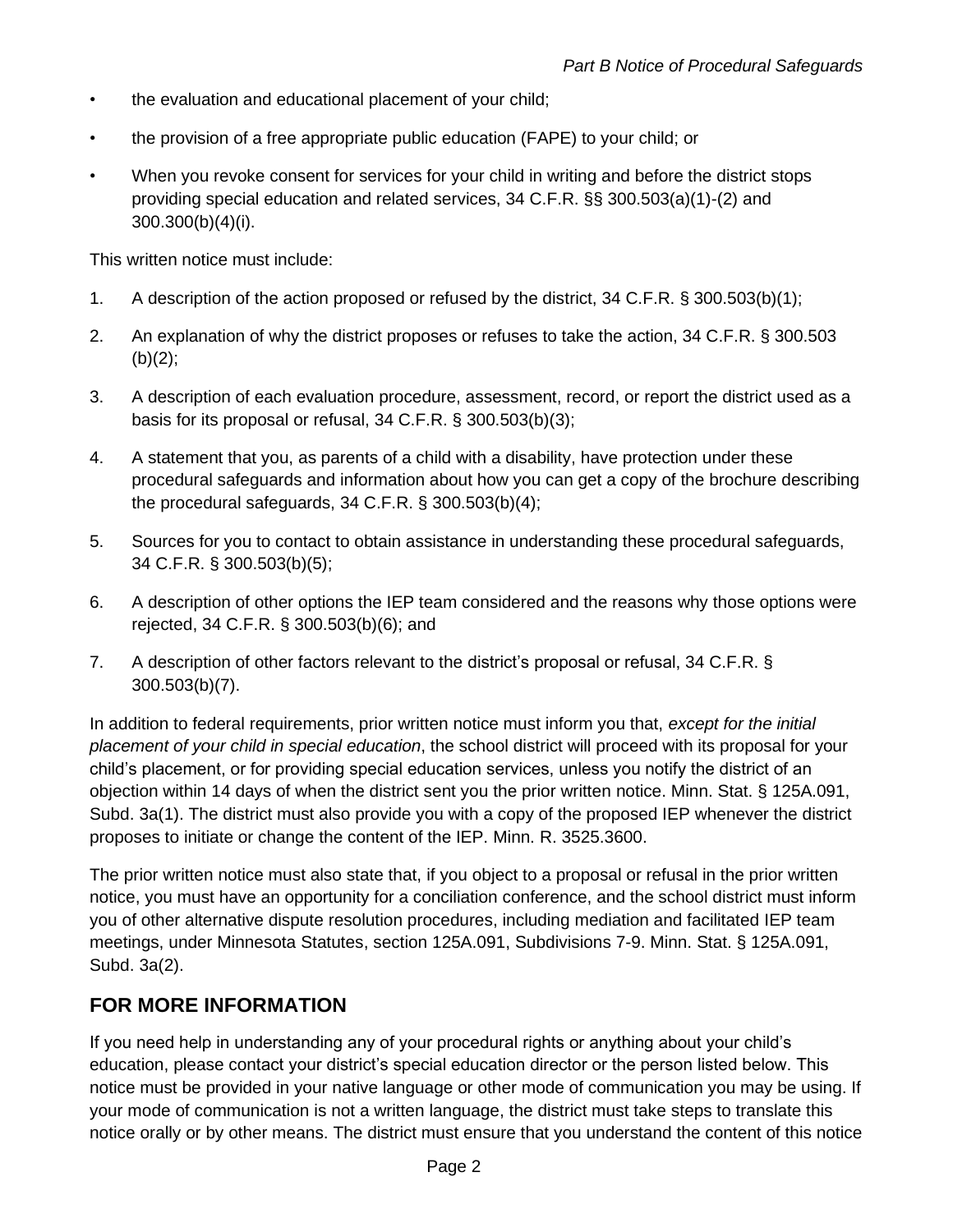and maintain written evidence that this notice was provided to you in an understandable mode of communication and that you understood the content of this notice. 34 C.F.R. § 300.503(c).

If you have any questions or would like further information, please contact:

Name \_\_\_Alicia Jepsen Executive Director\_\_\_\_\_\_\_\_\_\_\_\_\_\_\_\_\_\_\_\_\_\_

Phone 220-257-7348

For further information, you may contact one of the following organizations:

ARC Minnesota (advocacy for persons with developmental disabilities) www.thearcofminnesota.org 651-523-0823 1-800-582-5256

Minnesota Association for Children's Mental Health [www.macmh.org](http://www.macmh.org/) 651-644-7333 1-800-528-4511

Minnesota Disability Law Center [www.mndlc.org](http://www.mndlc.org/) 612-334-5970 (Twin Cities Metro) 1-800-292-4150 (Greater Minnesota) 612-332-4668 (TTY)

PACER (Parent Advocacy Coalition for Educational Rights) [www.pacer.org](http://www.pacer.org/) 952-838-9000 1-800-53-PACER, 952-838-0190 (TTY)

Minnesota Department of Education [www.education.state.mn.us](http://www.education.state.mn.us/) 651-582-8689 651-582-8201 (TTY)

## **ELECTRONIC MAIL**

If your school district gives parents the choice to receive notices by email, you can choose to receive your prior written notice, procedural safeguards notice, or notices related to a due process complaint via email. 34 C.F.R. § 300.505.

### **PARENTAL CONSENT**

#### **Definition of Consent**

Consent means that you have been fully informed of all information relevant to the activity for which your consent is sought, in your native language, or through another mode of communication. 34 C.F.R. § 300.9(a). In order to consent you must understand and agree in writing to the carrying out of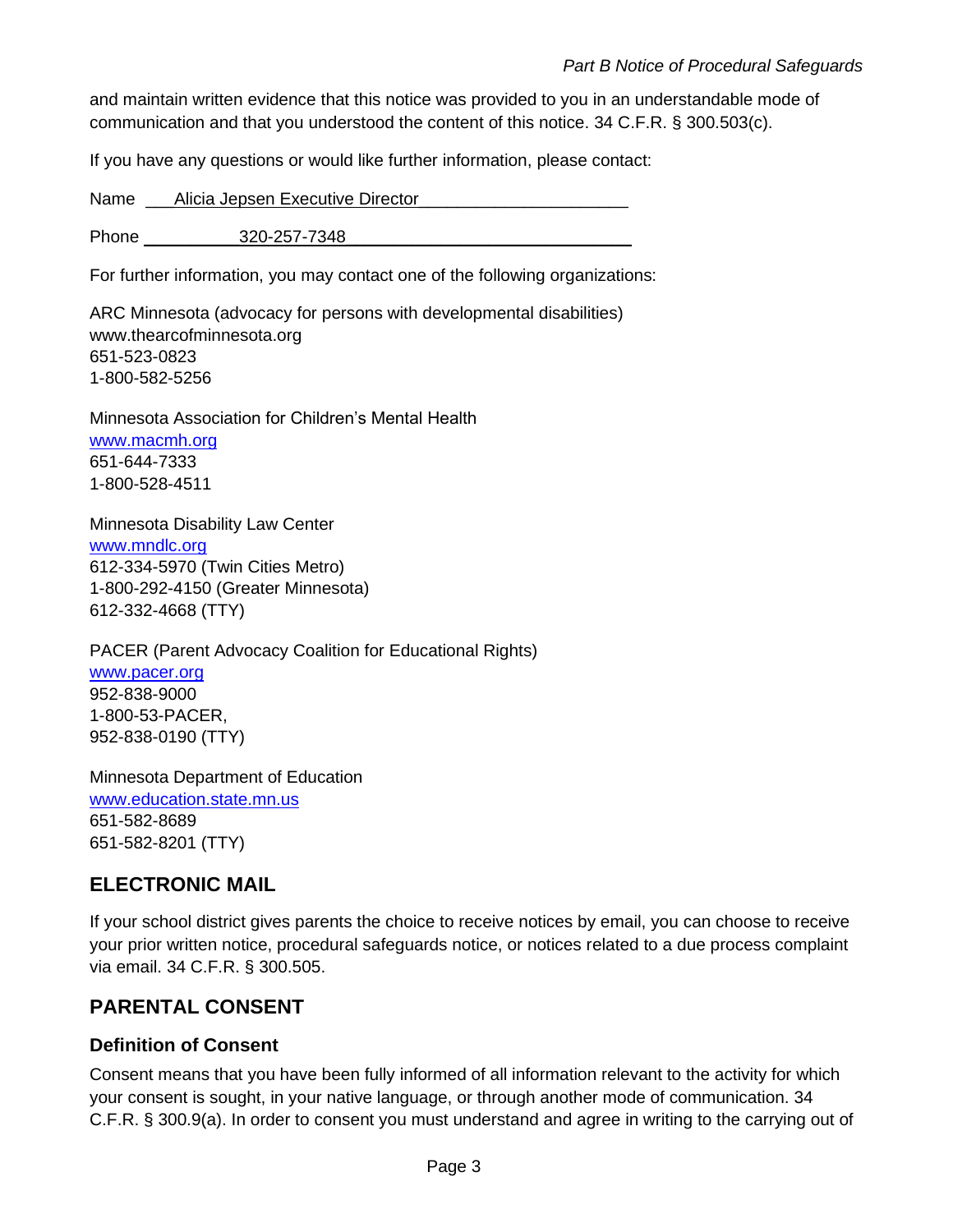the activity for which your consent is sought. This written consent must list any records that will be released and to whom. 34 C.F.R. § 300.9(b).

#### **Revocation of Consent**

Consent is voluntary and may be revoked in writing at any time. 34 C.F.R. §§ 300.9(c)(1) and 300.300(b)(4). However, revocation of consent is not retroactive; meaning revocation of consent does not negate an action that has occurred after the consent was given and before the consent was revoked. 34 C.F.R. § 300.9(c)(2).

#### **When the District Must Obtain Your Consent**

#### *A. Initial Evaluation*

The district must obtain your written and informed consent before conducting its initial evaluation of your child. 34 C.F.R. § 300.300(a)(1)(i) and Minn. Stat. § 125A.091, Subd. 5(a). You or a district can initiate a request for an initial evaluation. 34 C.F.R. § 300.301(b). If you do not respond to a request for consent or if you refuse to provide consent for an initial evaluation, the district cannot override your refusal to provide consent. 34 C.F.R. § 300.300(a)(3)(i) and Minn. Stat. § 125A.091, Subd. 5(a). An initial evaluation shall be conducted within 30 school days from the date the district receives your permission to conduct the evaluation, unless a conciliation conference or hearing is requested. Minn. R. 3525.2550, Subp. 2.

A district will not be found in violation of meeting its child find obligation or its obligations to conduct evaluations and reevaluations if you refuse to consent to or fail to respond to a request for consent for an initial evaluation. 34 C.F.R. § 300.300(a)(3)(ii).

If you consent to an initial evaluation, this consent cannot be construed as being consent for the initial provision of special education and related services. 34 C.F.R. § 300.300(a)(1)(ii).

#### *B. Initial Placement and Provision of Special Education Services and Related Services*

The district must obtain your written consent before proceeding with the initial placement of your child in a special education program and the initial provision of special education services and related services to your child determined to be a child with a disability. Minn. Stat. § 125A.091, Subd. 3a(1) and 5(a); 34 C.F.R. § 300.300(b)(1).

If you do not respond to a request for consent, or if you refuse to consent to the initial provision of special education and related services to your child, the district may not override your written refusal. Minn. Stat. § 125A.091, Subd. 5(a).

If you refuse to provide consent for the initial provision of special education and related services, or you fail to respond to a request to provide consent for the initial provision of special education and related services, the district will not be considered in violation for failure to provide your child with special education and related services for which the district requested consent. 34 C.F.R. § 300.300(b)(4)(i).

#### *C. Reevaluations*

Your consent is required before a district conducts a reevaluation of your child. 34 C.F.R. § 300.300(c). If you refuse consent to a reevaluation, the district may not override your written refusal. 34 C.F.R. § 300.300(c)(1)(ii) and Minn. Stat. § 125A.091, Subd. 5(a). A reevaluation shall be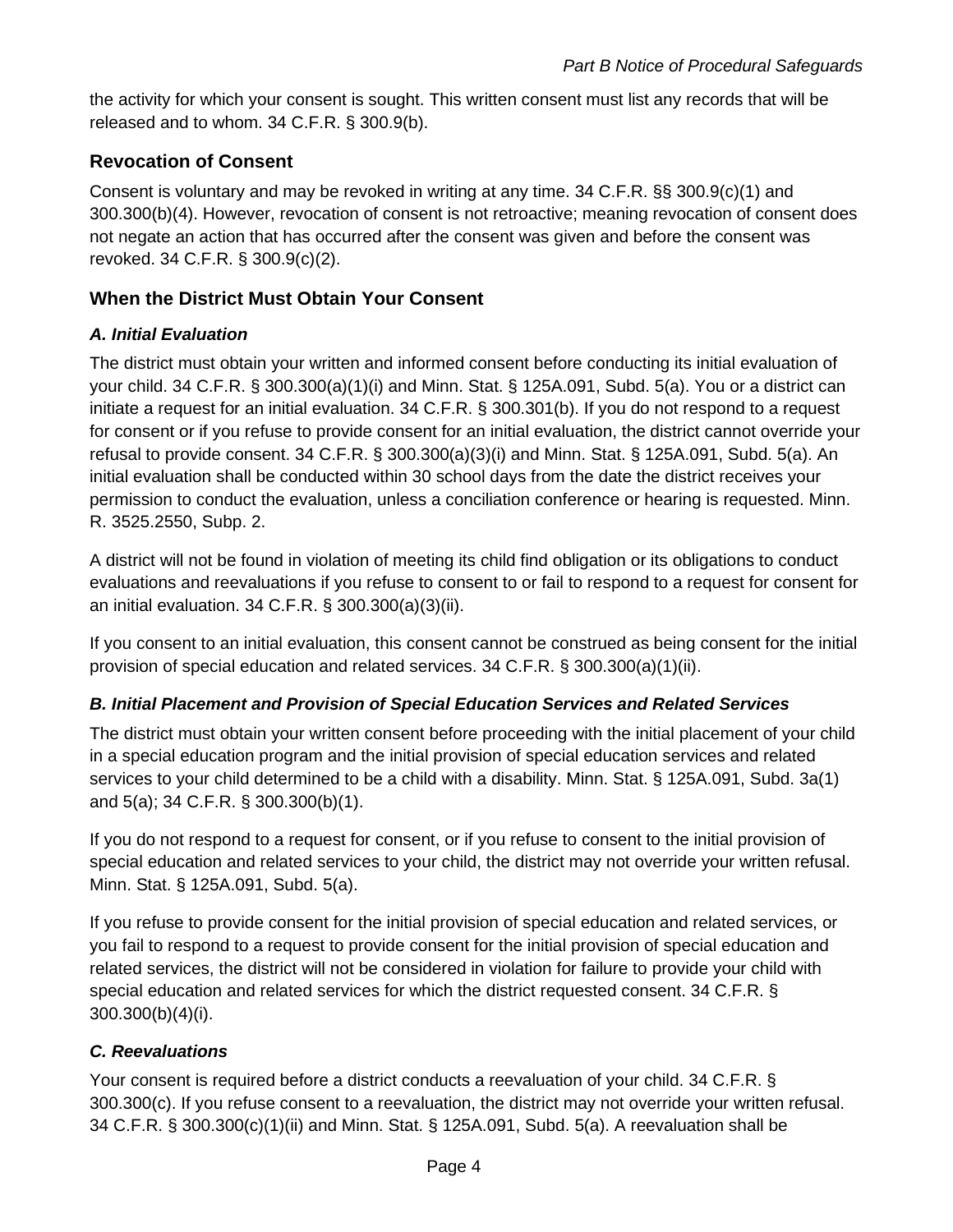conducted within 30 school days from the date the district receives your permission to conduct the evaluation or within 30 days from the expiration of the 14 calendar day time period during which you can object to the district's proposed action. Minn. R. 3525.2550, Subp. 2.

### *D. Transition Services*

Your consent is required before personally identifiable information is released to officials of participating agencies providing or paying for transition services. 34 C.F.R. §§ 300.622(a)(2) and 300.321(b)(3).

#### *When Your Consent is Not Required*

*Except for an initial evaluation and the initial placement and provision of special education and related services*, if you do not notify the district of your objection within 14 days of when the district sends the notice of the district's proposal to you, the district's proposal goes into effect even without your consent. Minn. Stat. § 125A.091, Subd. 3a(1).

Additionally, your consent is not required for a district to review existing data in your child's educational file as part of an evaluation or a reevaluation. 34 C.F.R. § 300.300(d)(1)(i).

Your consent is also not required for the district to administer a test or other evaluation that is given to all children, unless consent is required from parents of all children. 34 C.F.R. § 300.300(d)(1)(ii).

### **Parent's Right to Object and Right to a Conciliation Conference**

You have a right to object to any action the district proposes within 14 calendar days of when the district sends you the prior written notice of their proposal. Minn. Stat. § 125A.091, Subd. 3a(1). If you object to the district's proposal, you have the right to request a conciliation conference, mediation, facilitated IEP team meeting or a due process hearing. 34 C.F.R. § 300.507; Minn. Stat. §§ 125A.091, Subd. 3a(2) and Subd.14. Within ten calendar days from the date the district receives notice of your objection to its proposal or refusal in the district's prior written notice, the district will ask you to attend a conciliation conference. Minn. Stat. § 125A.091, Subd. 7.

Except as provided under Minnesota Statutes, section 125A.091, all discussions held during a conciliation conference are confidential and are not admissible in a due process hearing. Within five days after the final conciliation conference, the district must prepare and provide to you a conciliation conference memorandum that describes the district's final proposed offer of service. This memorandum is admissible evidence in any subsequent proceeding. Minn. Stat. § 125A.091, Subd. 7.

You and the district may also agree to use mediation or a facilitated individualized education program (IEP) team meeting to resolve your disagreement. Minn. Stat. § 125A.091, Subd. 8. You or the district can also request a due process hearing (see section about Impartial Due Process Hearings later in this document).The district must continue to provide an appropriate education to your child during the proceedings of a due process hearing. 34 C.F.R. § 300.518.

### **Confidentiality and Personally Identifiable Information**

Personally identifiable information is information that includes, but is not limited to, a student's name, the name of the student's parent or other family members, the address of the student or student's family, a personal identifier, such as the student's Social Security number, student number, or biometric record, another indirect identifier, such as the student's date of birth, place of birth, a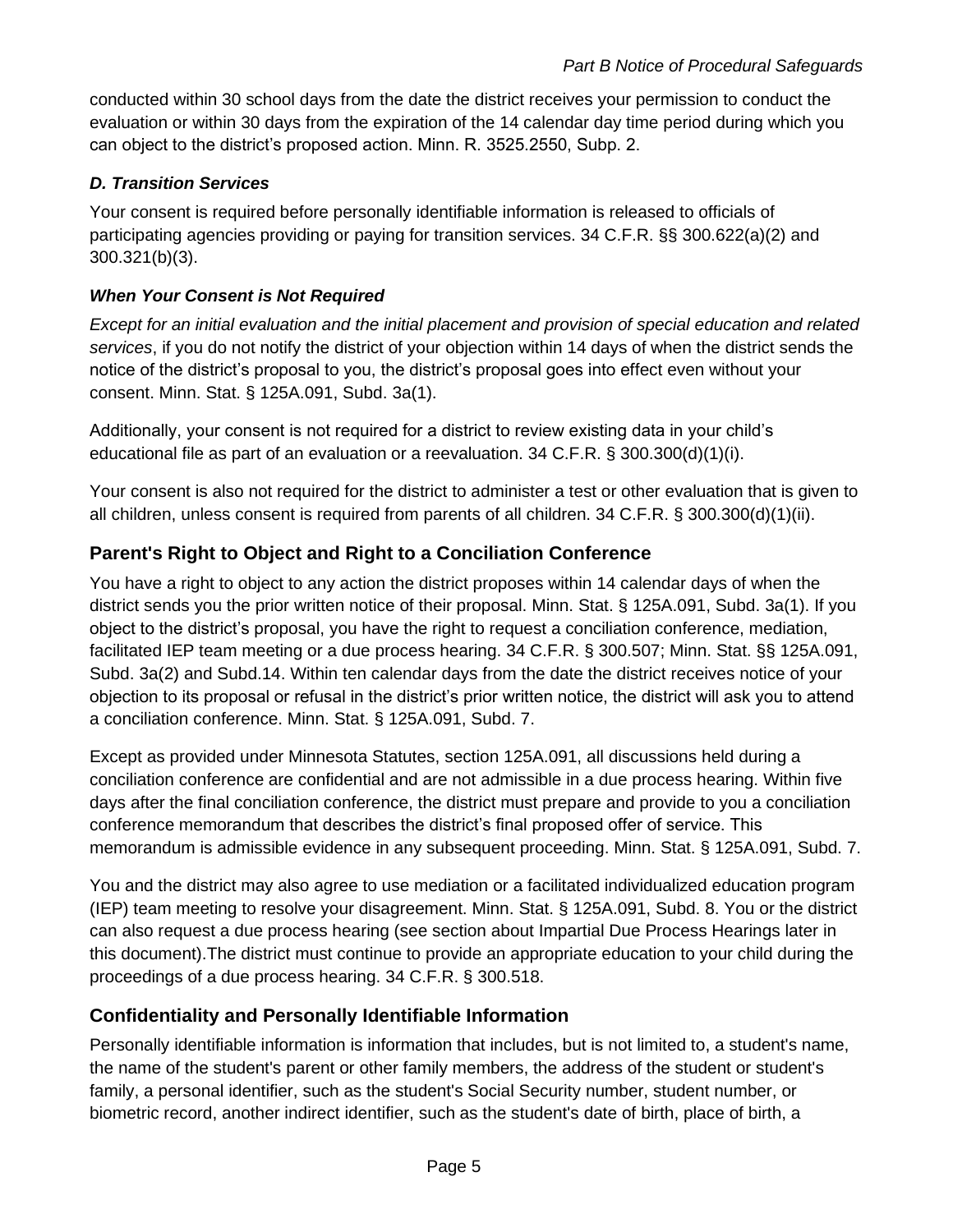#### *Part B Notice of Procedural Safeguards*

mother's maiden name, other information that, alone or in combination, is linked to or linkable to a specific student that would allow a reasonable person in the school community, who does not have personal knowledge of the relevant circumstances, to identify the student with reasonable certainty, or information requested by a person who the educational agency or institution reasonably believes knows the identity of the student to whom the education record relates. 34 C.F.R. § 99.3.

Districts and MDE must protect the confidentiality of any personally identifiable data, information, and records they collect, maintain, disclose and destroy. 34 C.F.R. §§ 300.610 and 300.623.

Generally, your written consent is required before a district may disclose personally identifiable information from your child's educational record with anyone other than officials of participating agencies collecting or using the information under the Individuals with Disabilities Education Act (IDEA) or for any purpose other than meeting a requirement of that law. 34 C.F.R §§ 99.3 and 99.31.

When your consent is not required to share personally identifiable information. Your consent, or the consent of an eligible student (age 18 or older), is not required before personally identifiable information contained in education records is released to officials of a school district or the state department of education for meeting IDEA requirements. 34 C.F.R. § 300.622(a).

Your child's educational records, including disciplinary records, can be transferred without your consent to officials of another school, district, or postsecondary institution if your child seeks to enroll in or attend the school or institution or a school in that district. 34 C.F.R. § 99.31(a)(2).

Disclosures made without your consent must be authorized under the Family Educational Rights and Privacy Act (FERPA). Please refer to 34 C.F.R. Part 99 for additional information on consent requirements concerning data privacy under federal law.

### **Directory Information**

Directory information can be shared without your consent. This type of information is data contained in an education record of your child that would not generally be considered harmful or an invasion of privacy if disclosed. 34 C.F.R. § 99.3.

Directory information includes, but is not limited to, a student's address, telephone number, email address, date and place of birth, major field of study, grade level, enrollment status, dates of attendance, participation in official activities and sports, weight and height of athletic team members, degrees, honors, and awards received, the most recent educational agency or institution attended, and a student ID number, user ID, or other unique personal identifier used for accessing or communicating electronically if certain criteria are met. Directory information does not include a student's Social Security number or a student ID number not used in connection with accessing or communicating electronically as provided under federal law. 34 C.F.R. § 99.3.

Districts must give you the option to refuse to let the district designate any or all data about your child as directory information. This notice can be given to you by any means reasonably likely to inform you or an eligible student of this right. Minn. Stat. § 13.32, Subd. 5. If you do not refuse to release the above information as directory information, that information is considered public data and can be shared without your consent.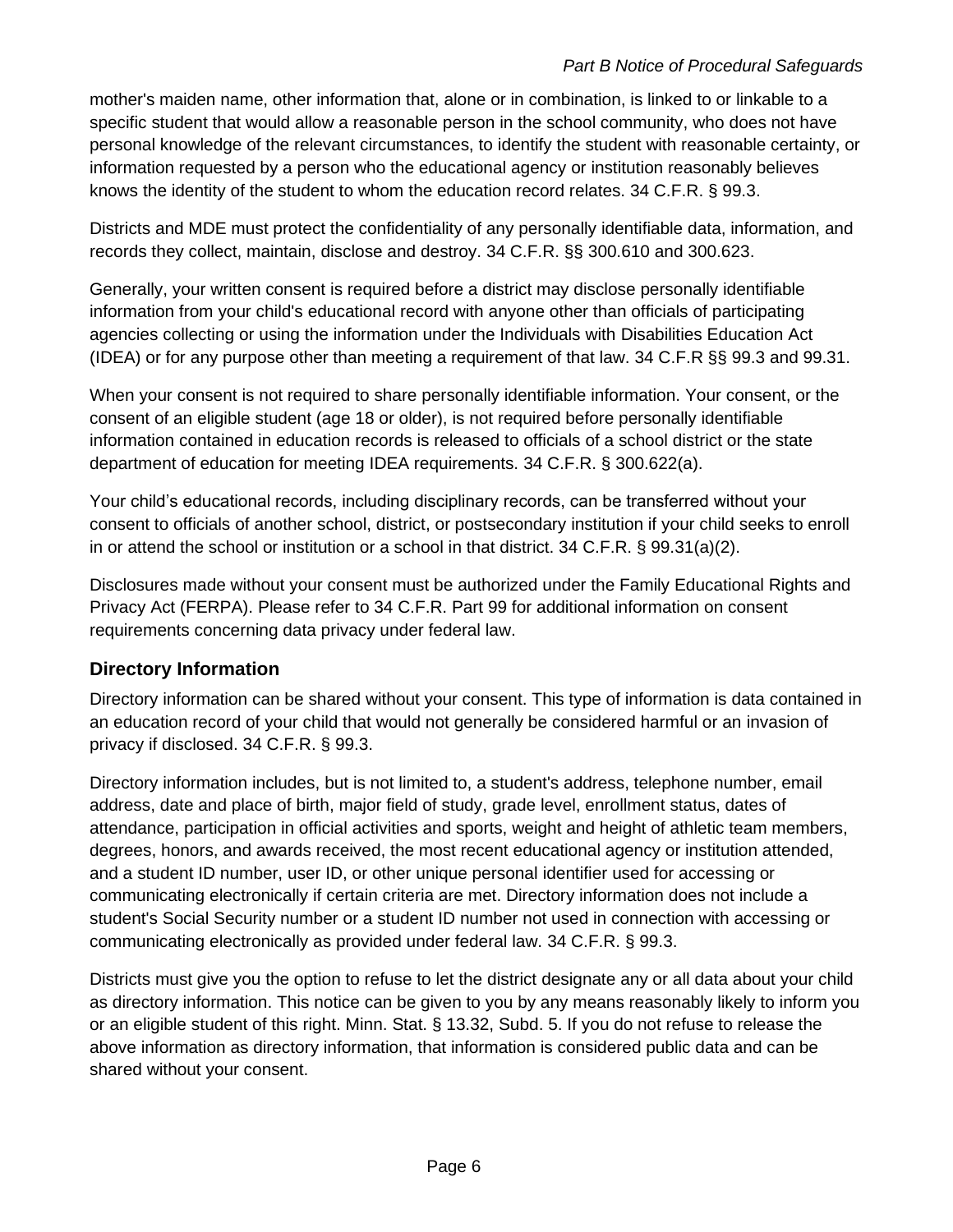Data about you (meaning parents) is private data but can be treated as directory information if the same procedures that are used by a district to designate student data as directory information are followed. Minn. Stat. § 13.32, Subd. 2(c).

## **WRITTEN ANNUAL NOTICE RELATING TO THIRD PARTY BILLING FOR IEP HEALTH-RELATED SERVICES**

Before billing Medical Assistance or MinnesotaCare for health-related services the first time, and each year, the district must inform you in writing that:

- 1. The district will share data related to your child and health-related services on your child's IEP with the Minnesota Department of Human Services to determine if your child is covered by Medical Assistance or MinnesotaCare and whether those services may be billed to Medical Assistance or MinnesotaCare.
- 2. Before billing Medical Assistance or MinnesotaCare for health-related services the first time, the district must obtain your consent, including specifying the personally identifiable information that may be disclosed (e.g., records or information about the services that may be provided), the purpose of the disclosure, the agency to which the disclosure may be made (i.e. the Department of Human Services) and which specifies that you understand and agree that the school district may access your (or your child's) public benefits or insurance to pay for health-related services.
- 3. The district will bill Medical Assistance or MinnesotaCare for the health-related services on your child's IEP. Minn. Stat. § 125A.21, Subd. 2(c)(1).
- 4. The district may not require you to sign up for or enroll in Medical Assistance or MinnesotaCare or other insurance programs in order for your child to receive special education services.
- 5. The district may not require you to incur an out-of-pocket expense such as the payment of a deductible or co-pay amount incurred in filing a claim for health services provided, but may pay the cost that you otherwise would be required to pay.
- 6. The district may not use your child's benefits under Medical Assistance or MinnesotaCare if that use would: decrease available lifetime coverage or any other insured benefit; result in your family paying for services that would otherwise be covered by the public benefits or insurance program and that are required for the child outside of the time your child is in school; increase your premiums or lead to the discontinuation of benefits or insurance; or risk your loss of eligibility for home and community-based waivers, based on aggregate health-related expenditures.
- 7. You have the right to receive a copy of education records the district shares with any third party when seeking reimbursement for IEP health-related services. Minn. Stat. § 125A.21, Subd.  $2(c)(2)$ .

You have the right to stop your consent for disclosure of your child's education records to a third party, including the Department of Human Services, at any time. If you stop consent, the district may no longer share your child's education records to bill a third party for IEP health-related services. You can withdraw your consent at any time, and your child's IEP services will not change or stop. Minn. Stat. § 125A.21, Subd. 2(c)(3).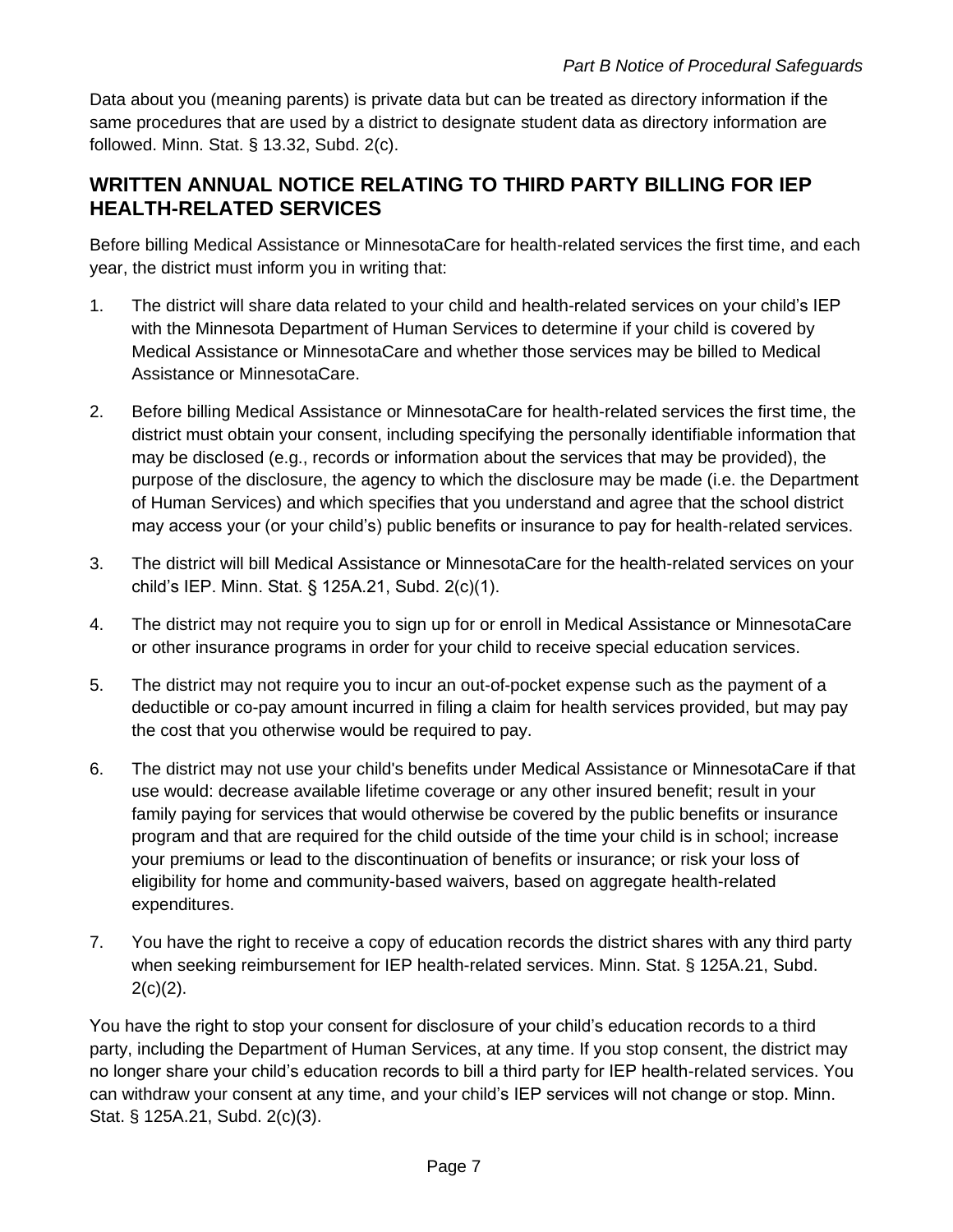## **INDEPENDENT EDUCATIONAL EVALUATIONS**

An independent educational evaluation (IEE) is an evaluation by a qualified person(s) who is not an employee of your district. 34 C.F.R. § 300.502(a)(3)(i). You may ask for an IEE at school district expense if you disagree with the district's evaluation. 34 C.F.R. § 300.502(b)(1). A hearing officer may also order an independent educational evaluation of your child at school district expense during a due process hearing. 34 C.F.R. § 300.502(d).

Upon request for an IEE, the district must give you information regarding its criteria for selection of an independent examiner and information about where an independent education evaluation may be obtained. 34 C.F.R. § 300.502(a)(2).

If you request an IEE, the district must, without delay, ensure that it is provided at public expense or request a hearing to determine the appropriateness of its evaluation. 34 C.F.R. § 300.502(b)(2). If the district goes to hearing and the hearing officer determines the district's evaluation is appropriate, you still have the right to an independent evaluation, but not at public expense. 34 C.F.R. § 300.502(b)(3).

If you obtain an IEE, the results of the evaluation must be considered by the IEP/IIIP (Individual Interagency Intervention Plan) Team and may be presented as evidence at a due process hearing regarding your child. 34 C.F.R. § 300.502(c).

# **EDUCATION RECORDS**

### **Definition of an Education Record**

Under federal law an education record means those records that are directly related to a student and that are maintained by the department or the district.

## **Your Access to Records**

If you want to look at your child's education records, the district must give you access to those records for your review. Education records include most of the information about your child that is held by the school. 34 C.F.R. § 300.613(a). However, information held solely by your child's teacher for his or her own instructional use may not be included in the education records. Minn. Stat. § 13.32, Subd. 1(a).

The district must allow you to review the records without unnecessary delay, and before any meeting regarding an IEP, or any hearing or resolution session about your child. 34 C.F.R. § 300.613(a). In addition, the district must comply with your request to review your child's education records immediately, if possible, or within 10 days of the date of the request (excluding Saturdays, Sundays and legal holidays), if immediate compliance is not possible. Minn. Stat. § 13.04, Subd. 3.

Your right to inspect and review records includes the right to:

- 1. An explanation or interpretation from the district of your child's records upon request, 34 C.F.R. § 300.613(b)(1); Minn. Stat. § 13.04, Subd. 3;
- 2. Have your representative inspect and review the records on your behalf, 34 C.F.R. § 300.613(b)(3);
- 3. Request that the district provide copies of your child's educational records to you, 34 C.F.R. § 300.613(b)(2); Minn. Stat. § 13.04, Subd. 3; and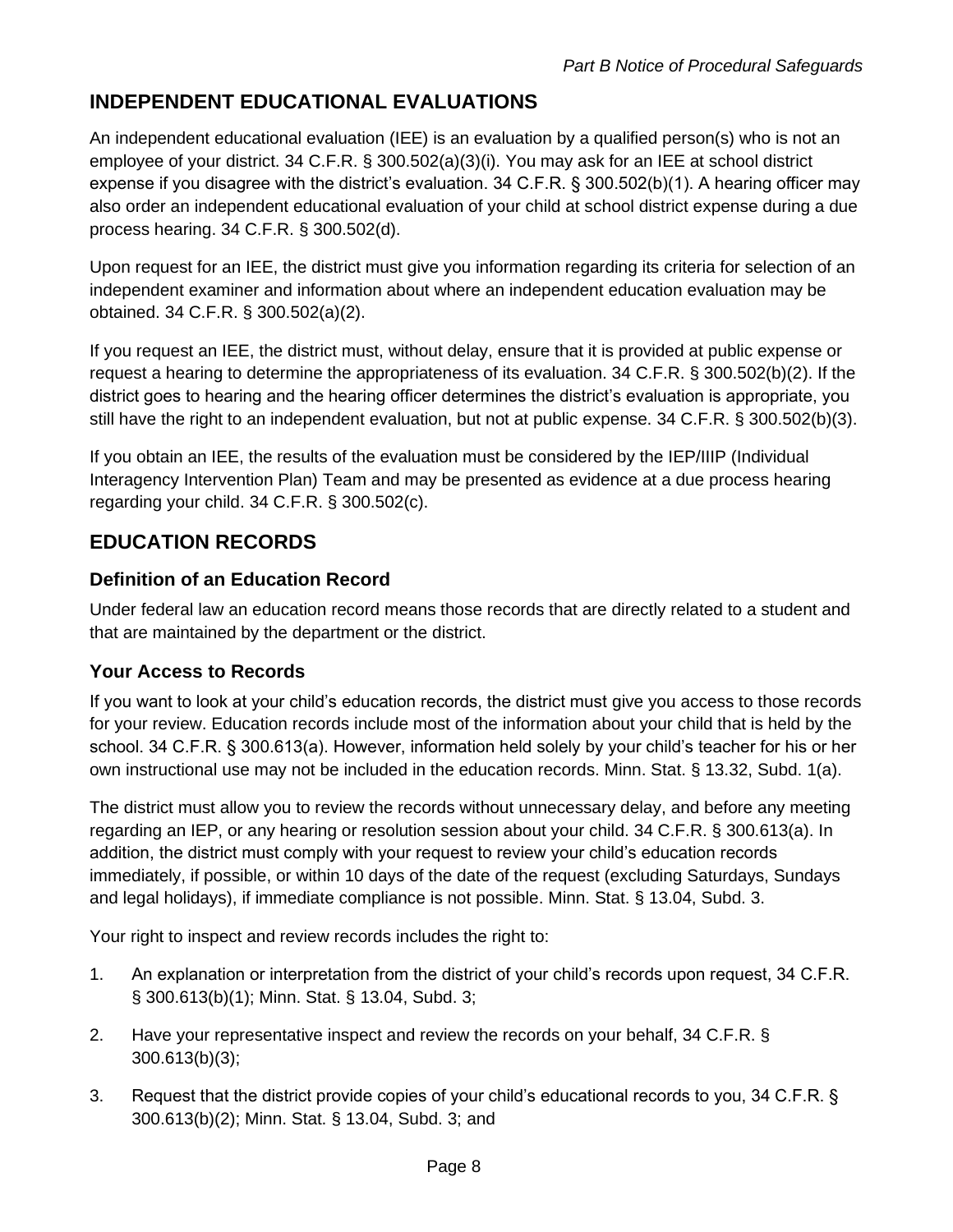4. Review your child's records as often as you wish in accordance with state law, 34 C.F.R. § 300.613(c). State law provides that if you have been shown private data and have been informed of its meaning, that data does not need to be disclosed to you for a period of 6 months unless a dispute or action is pending or new information is created or collected. Minn. Stat. § 13.04, Subd. 3.

### **Transfer of Rights**

Your rights regarding accessing your child's education records generally transfer to your child at age 18. 34 C.F.R. §§ 300.625 and 99.5(a). Notice must be provided to you and your child regarding this transfer of rights. 34 C.F.R. § 300.520(a)(3).

### **Records on More Than One Child**

If any education record includes information on more than one child, you have the right to inspect and review only information relating to your child. 34 C.F.R. § 300.615. You can seek consent to review and inspect education records that include information about children in addition to your own, but those parents of those children have a right to refuse your request for consent.

### **List of Types and Locations of Information**

Upon your request, the district and the department must provide you with a list of the types and locations of education records they collect, maintain or use. 34 C.F.R. § 300.616.

### **Record of Access by Others**

The district must keep a record of each request for access to, and each disclosure of, personally identifiable information in your child's education records. This record of access must include the name of the individual who made the request or received personally identifiable information from your child's education records, the date access was given and the purpose of the disclosure or the individual's legitimate interest in the information. 34 C.F.R. §§ 300.614 and 99.32.

### **Consent to Release Records**

Generally, your consent is required before personally identifiable information is released to unauthorized individuals or agencies. 34 C.F.R. §§ 300.622(a) and 99.30(a); Minn. Stat. § 13.05, Subd. 4(d). The consent must be in writing and must specify the individuals or agencies authorized to receive the information: the nature of the information to be disclosed; the purpose for which the information may be used; and a reasonable expiration date for the authorization to release information. 34 C.F.R. § 99.30(b); Minn. Stat. § 13.05, Subd. 4(d). Upon request, the district must provide you with a copy of records it discloses after you have given this consent. 34 C.F.R. § 99.30(c).

The district may not disclose information contained in your child's IEP/IIIP, including diagnosis and treatment information, to a health plan company without your signed and dated consent. Minn. Stat. § 125A.21, Subd. 7.

### **Fees for Searching, Retrieving and Copying Records**

The district may not charge a fee to search or retrieve records. However, if you request copies, the district may charge a reasonable fee for the copies, unless charging that fee would prevent you from exercising your right to inspect and review the education records because you cannot afford to pay it. 34 C.F.R. §§ 300.617 and 99.11; Minn. Stat. §13.04, Subd. 3.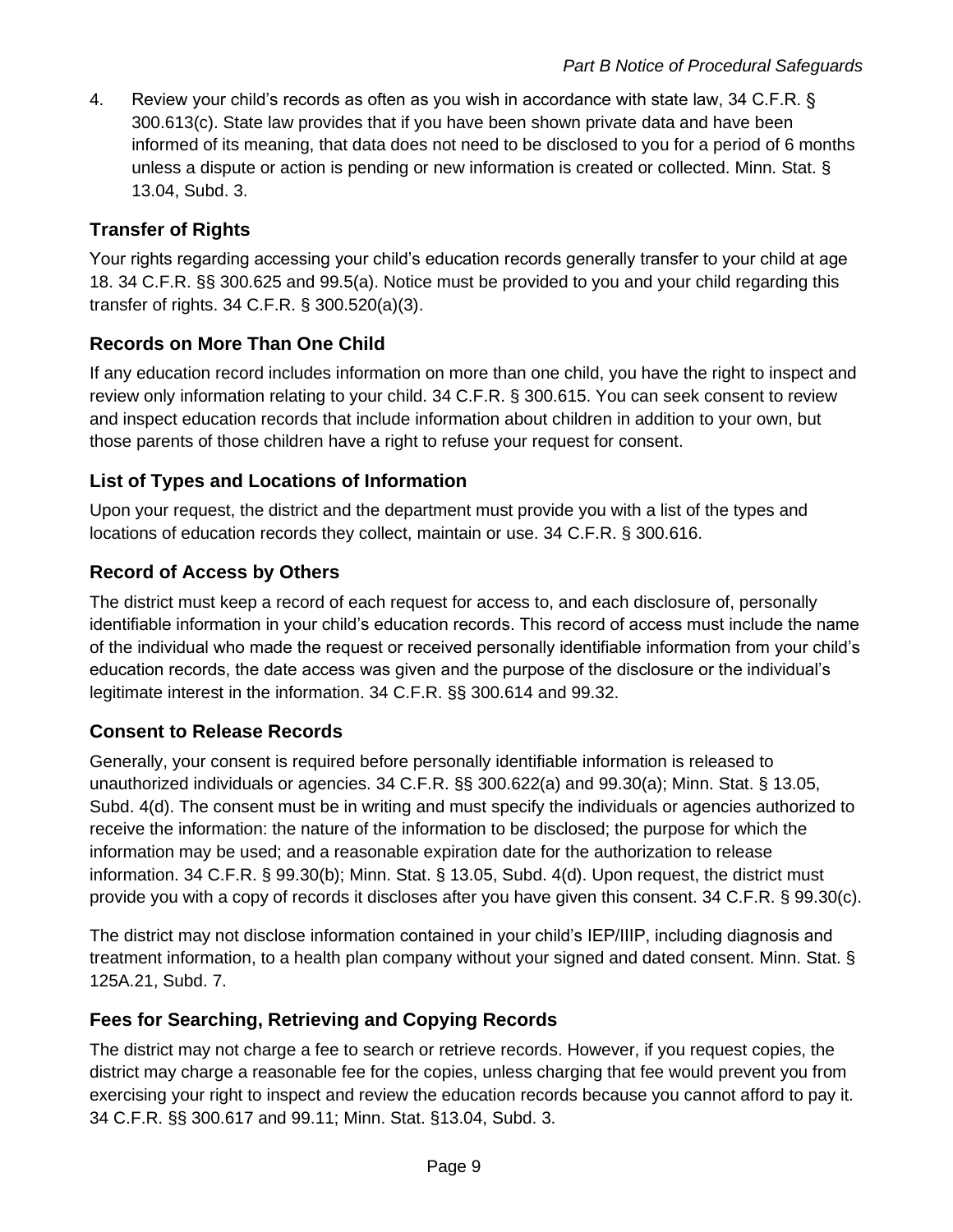### **Amendment of Records at Parent's Request**

If you believe that information in your child's records is inaccurate, misleading, incomplete or in violation of your child's privacy or other rights, you may request in writing that the district amend or remove the information. 34 C.F.R. §§ 300.618(a) and 99.20(a); Minn. Stat. § 13.04, Subd. 4.

The district must decide within a reasonable time whether it will amend the records. 34 C.F.R. §§ 300.618(b) and 99.20(b). If the district decides not to amend the records, it must inform you that you have the right to a hearing to challenge the district's decision. 34 C.F.R. §§ 300.618(c), 300.619 and 99.20(c). If, as a result of that hearing, the district decides that the information is not inaccurate, misleading, or otherwise in violation of your child's privacy right, it must inform you that you have the right to include a statement of your comments and disagreements alongside the challenged information in your child's education records. 34 C.F.R. § 300.620(b). A hearing to challenge information in education records must be conducted according to the procedures for such hearings under FERPA. 34 C.F.R. § 300.621.

#### **Transfer of Records**

Minnesota Statutes require that a district, a charter school, or a nonpublic school transfer a student's educational records, including disciplinary records, from a school a student is transferring from to a school in which a student is enrolling within 10 business days of a request. Minn. Stat. § 120A.22, Subd. 7.

#### **Destruction of Records**

The district must inform you when personally identifiable information is no longer needed in order to provide education services to your child. 34 C.F.R. § 300.624(a). That information must be destroyed at your request. However, the school may retain a permanent record of your child's name, address, phone number, grades, attendance records, classes attended, grade level completed and year completed. 34 C.F.R. § 300.624(b).

Under federal law, destruction means the physical removal of personal identifiers from information so that the information is no longer personally identifiable. Thus, the student's record does not need to be physically destroyed to comply with your request to destroy special education related records. Districts can appropriately comply with this requirement by removing personally identifiable information from the student's records. The choice of destruction method generally lies with the school district. 34 C.F.R. § 300.611; Letter to Purcell, 211 IDELR 462 (OSEP, 1987); and Klein Indep. Sch. Dist., 17 IDELR 359 ( SEA TC, 1990).

The district shall not destroy any education records if there is an outstanding request to inspect or review the records. 34 C.F.R. § 99.10(e).

Despite your request to destroy records a district can keep certain records necessary to comply with the General Education Provision Act (GEPA), which requires that recipients of federal funds keep records related to the use of those funds. Letter to New, 211 IDELR 473 (OSEP, 1987); 34 C.F.R. §300.611(a); and 20 U.S.C. Ch. 31, sec. 1232(f)(a). You may want to maintain certain special education records about your child for documentation purposes in the future, such as for applying for SSI benefits.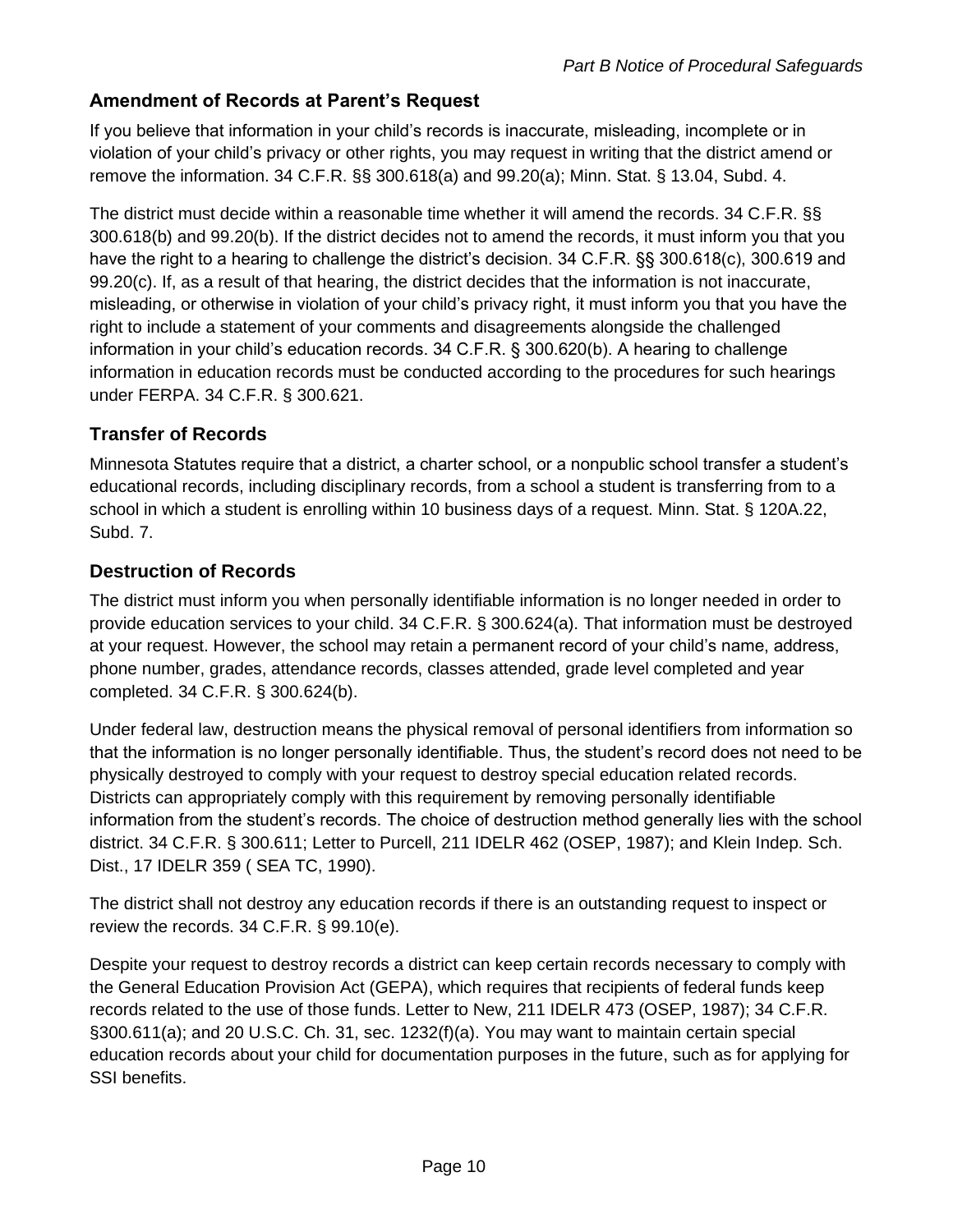## **MEDIATION**

Mediation is a free, voluntary process to help resolve disputes. You or your district may request free mediation from the Minnesota Department of Education's Special Education Alternative Dispute Resolution program at 651-582-8222 or 1-866-466-7367. Mediation uses a neutral third party trained in dispute resolution techniques. Mediation may not be used to deny or delay your right to a due process hearing. Both you and district staff must agree to try mediation before a mediator can be assigned. At any time during the mediation, you or the district may end the mediation. 34 C.F.R. §§ 300.506 and 300.152(a)(3)(ii).

If you and the district resolve all or a portion of the dispute or agree to use another procedure to resolve the dispute, the mediator shall ensure that the resolution or agreement is in writing and signed by both you and the district and that both parties receive a copy of the document. The written resolution or agreement shall state that all discussions that occurred during mediation are confidential and may not be used as evidence in any hearing or civil proceeding. The resolution or agreement is legally binding on both you and the district and is enforceable in state or federal district court. You or the district can request another mediation to resolve a dispute over implementing the mediation agreement. Minn. Stat. § 125A.091, Subd. 10.

## **FILING A WRITTEN COMPLAINT**

Any organization or individual may file a complaint with the Minnesota Department of Education (MDE). 34 C.F.R. § 300.153(a). Complaints sent to MDE must:

- 1. Be in writing and be signed by the individual or organization filing the complaint, 34 C.F.R. § 300.153(a);
- 2. Allege violations of state or federal special education law or rule, 34 C.F.R. § 300.153(b)(1);
- 3. State the facts upon which the allegation is based, 34 C.F.R. § 300.153(b)(2);
- 4. Include the name, address and telephone number of the person or organization making the complaint, 34 C.F.R. § 300.153(b)(3);
- 5. Include the name and address of the residence of the child and the name of the school the child is attending, 34 C.F.R. § 300.153(b)(4)(i)(ii);
- 6. A description of the nature of the child's problem; including facts relating to the problem, 34 C.F.R. § 300.153(b)(4)(iv);
- 7. A proposed resolution of the problem to the extent known and available to the party at the time the complaint is filed, 34 C.F.R. § 300.153(b)(4)(v); and
- 8. Be forwarded to the public agency providing services to the child at the same time the complaint is sent to MDE, 34 C.F.R. § 300.153(d).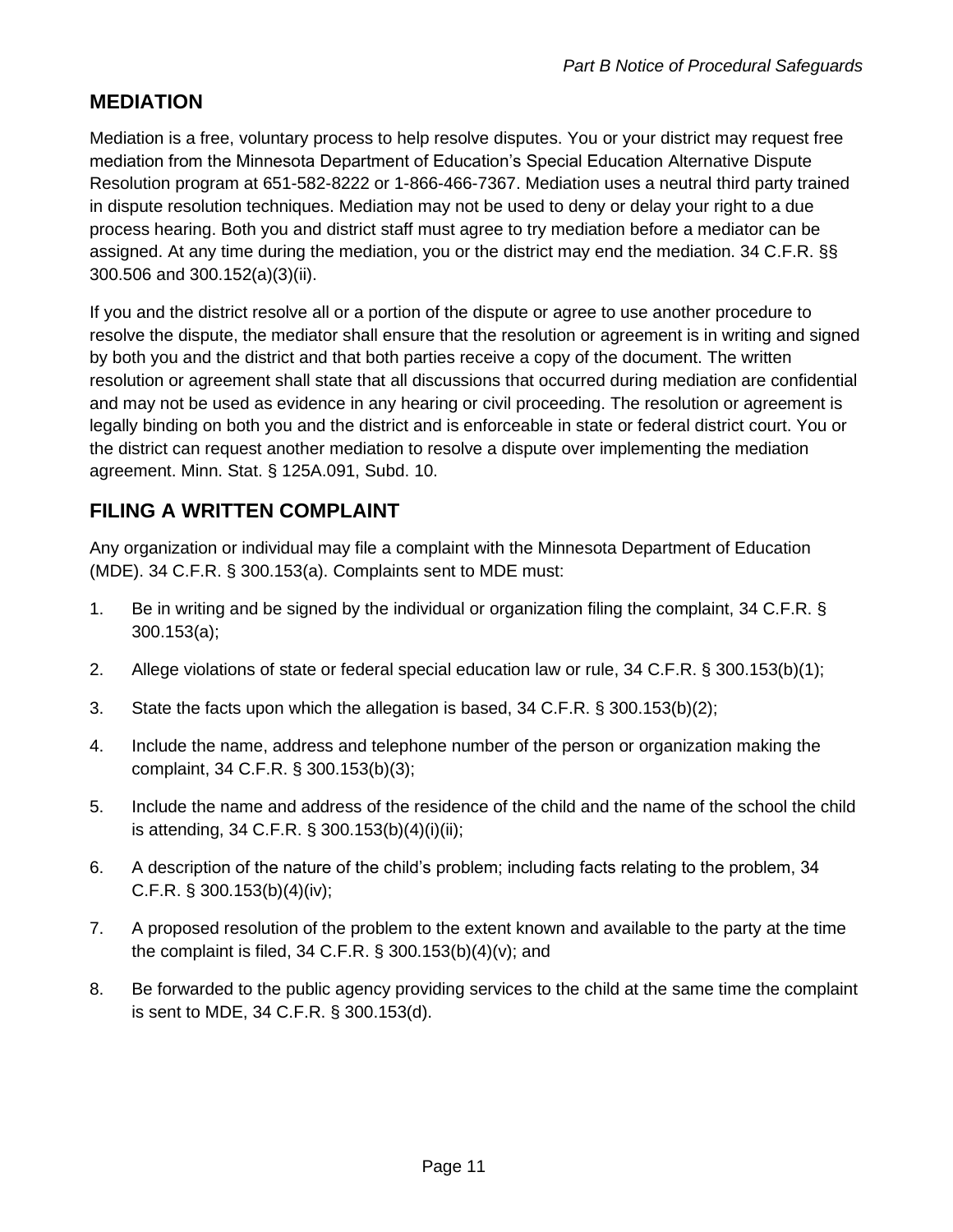The complaint must be sent to:

Minnesota Department Education Division of Compliance and Assistance Due Process Supervisor 1500 West Highway 36 Roseville, MN 55113-4266 651.582.8689 Phone 651.582.8725 Fax

The complaint must be received by MDE no later than one year after the alleged violation occurred. 34 C.F.R. § 300.153(c). MDE will issue a written decision within 60 days, unless exceptional circumstances require a longer time or you or the district agree to extend the time to participate in mediation. 34 C.F.R. § 300.152(a) and (b). The final complaint decision may be appealed to the Minnesota Court of Appeals by you (the parent) or the school district injured-in-fact by the decision within 60 days of receiving notice of the final decision.

## **MODEL FORMS**

MDE has developed model forms that can be used to file special education or due process complaints. These forms are not required, but are available as a resource to use when filing a complaint. 34 C.F.R. § 300.509. These model forms are available MDE's website: MDE > School Support > Compliance and Assistance > Due Process Forms.

## **IMPARTIAL DUE PROCESS HEARING**

Both you and the district have a right to request an impartial due process hearing in writing within two years of the date you or the agency knew or should have known about the alleged action that forms the basis of the due process complaint. Minn. Stat. § 125A.091, Subd. 14(a) and 34 C.F.R. §§ 300.507 and 300.511(e).

A due process hearing can be requested regarding a proposal or refusal to initiate or change a child's evaluation, IEP, educational placement, or to provide FAPE. Minn. Stat. § 125A.091, Subd. 14(a).

A due process hearing may address any matter related to the identification, evaluation, educational placement, manifestation determination or provision of a free and appropriate public education of your child. Minn. Stat. § 125A.091, Subd. 12. Within 15 days of receiving notice of your due process complaint, and prior to the due process hearing, the school district must arrange for a resolution meeting with you and the relevant members of the IEP Team who have knowledge of the facts alleged in the due process complaint. 34 C.F.R. § 300.510(a).

The purpose of this meeting is for you to discuss the due process complaint, and the facts that form the basis of the due process complaint, so that the school district has the opportunity to resolve the dispute that is the basis for the due process complaint. 34 C.F.R. § 300.510(a)(2).

The resolution meeting need not be held if you and the school district agree in writing to waive the meeting or agree to mediation. 34 C.F.R. § 300.510(a)(3). A resolution meeting is also not required to be held when the district is the party who requests a due process hearing. 34 C.F.R. 300.510(a) cmts. at 71 F.R. 46700 (2006).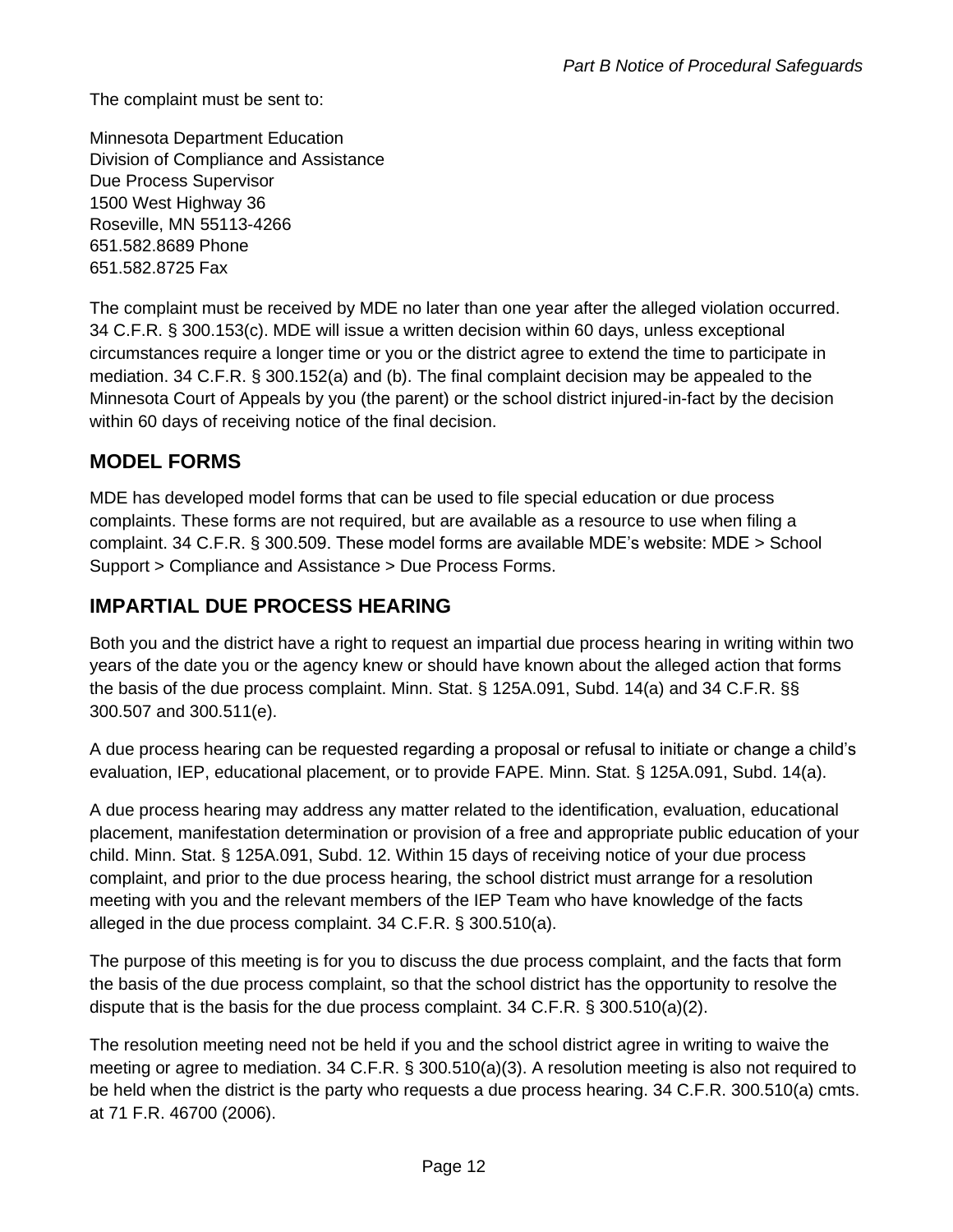If the matter is not resolved within 30 days of receipt of the due process complaint, the hearing timelines begin. 34 C.F.R. § 300.510(b)(1).

If the school district is unable to obtain your participation in the resolution meeting or mediation after reasonable efforts have been made and the school district does not agree to waive the meeting in writing, the school district may, at the conclusion of the 30-day period, request that a hearing officer dismiss your due process complaint. 34 C.F.R. § 300.510(b)(4).

### **Loss of Right to a Due Process Hearing**

NOTE: Due to an interpretation of state law by the 8th Circuit Court of Appeals, if your child changes school districts and you do not request a due process hearing before your child enrolls in a new district, you may lose the right to have a due process hearing about any special education issues that arose in the previous district. See Thompson v. Bd. of the Special Sch. Dist. No. 1, 144 F.3d.574 (8th Cir. 1998). You do still have a right to request a due process hearing about special educational issues that may arise in the new district where your child is attending.

### **Procedures for Initiation of a Due Process Hearing**

Upon a written request for a hearing, the district must give you a copy of this procedural safeguard notice and a copy of your rights at hearing. 34 C.F.R. § 300.504(a)(2). If you or the district request a hearing, the other party must be provided with a copy of the request and submit the request to the department. Once it receives the request, the department must give a copy of the procedural safeguards notice to you. Minn. Stat. § 125A.091, Subd. 14(d). All written requests must include:

- 1. The name of your child, 34 C.F.R. § 300.508(b)(1); Minn. Stat. § 125A.091, Subd. 14(b);
- 2. The address of your child, 34 C.F.R. § 300.508(b)(2); Minn. Stat. § 125A.091, Subd. 14(b);
- 3. The name of the school your child is attending, 34 C.F.R. § 300.508(b)(3); Minn. Stat. § 125A.091, Subd. 14(b);
- 4. A description of the problem(s), including your view of the facts, 34 C.F.R. § 300.508(b)(5); Minn. Stat. § 125A.091, Subd. 14(b); and
- 5. A proposed resolution of the problem to the extent known and available to you at the time, 34 C.F.R. § 300.508(b)(6); Minn. Stat. § 125A.091, Subd. 14(b).

MDE maintains a list of qualified hearing officers. Upon receipt of a written request for a hearing, MDE will appoint a hearing officer from that list to conduct the hearing. Minn. Stat. § 125A.091, Subd. 13. Below are a few of your rights at hearing. This is not a complete list of rights.

Both you and the district have the right to:

- 1. Be accompanied and advised by counsel and by individuals with special knowledge or training with respect to the problems of children with disabilities, 34 C.F.R. § 300.512(a)(1);
- 2. Present evidence and confront, cross-examine and compel the attendance of witnesses, 34 C.F.R. § 300.512(a)(2);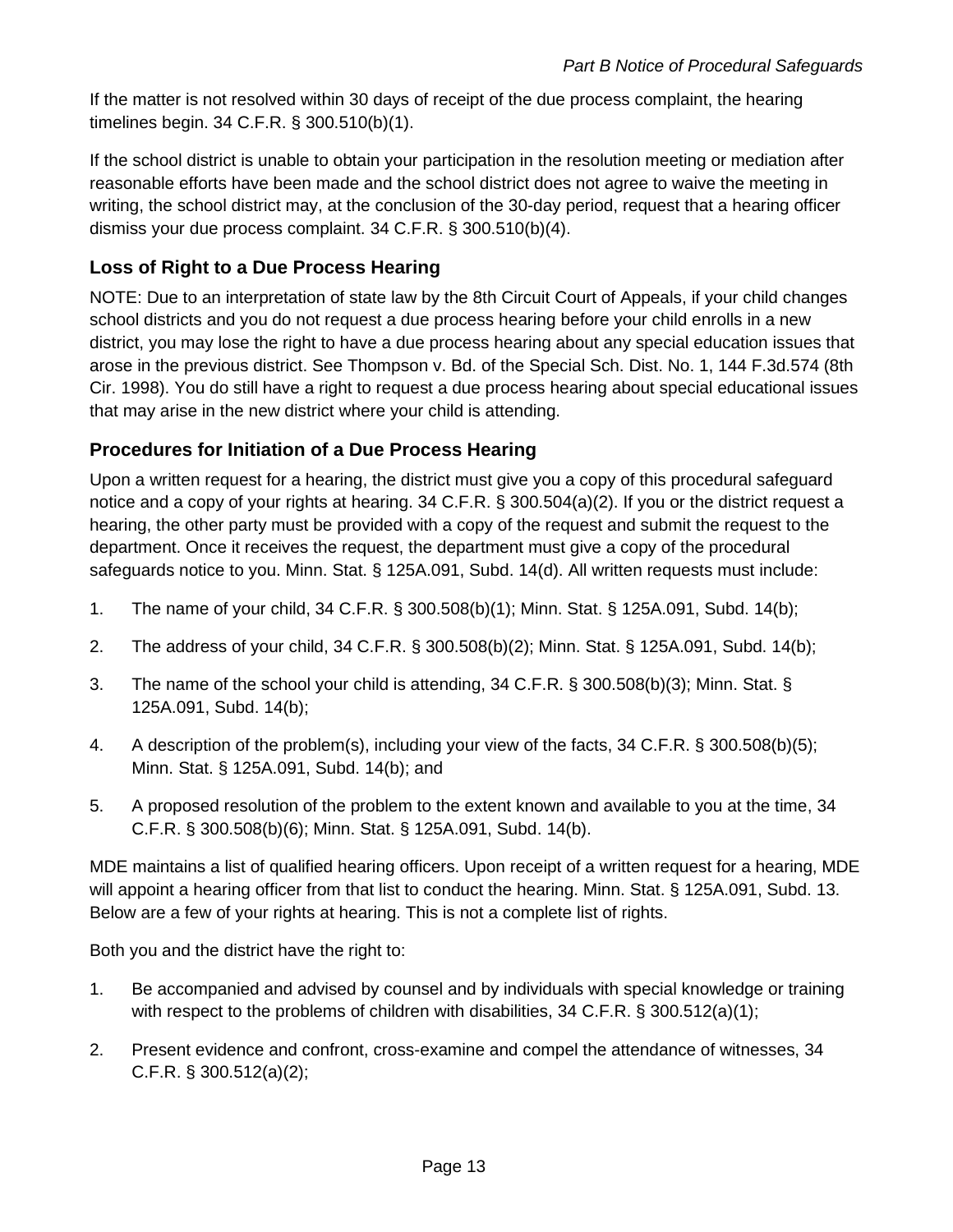- 3. Prohibit the introduction of any evidence at the hearing that has not been disclosed at least five business days before the hearing, including evaluation data and recommendations based on that data, 34 C.F.R. § 300.512(a)(3); and
- 4. Receive a free copy of the hearing transcript or electronic recording of findings of fact and decisions, 34 C.F.R. §§ 300.512(a)(4)-(a)(5) and (c)(3).

As a parent, you, specifically, have the right to:

- 1. Have your child, who is the subject of the hearing, present, 34 C.F.R. § 300.512(c)(1);
- 2. Open the hearing to the public, 34 C.F.R. § 300.512(c)(2); and
- 3. Have the record or transcript of the hearing and the hearing officer's findings of fact, conclusions of law and decisions made provided to you at no cost. 34 C.F.R. § 300.512(c)(3); Minn. Stat. § 125A.091, Subd. 12.

### **Responding to the Hearing Request**

If you file a hearing request and you did not previously receive a prior written notice from the district about the subject matter of the hearing request, the district must send you a written explanation of why the district refused to take the action raised in the hearing request within 10 days of receiving the hearing request. This explanation must include a description of other options considered by the IEP team, why those options were rejected, a description of each evaluation procedure, assessment, record, or report that the district used as the basis for the proposed or refused action, and a description of the factors relevant to the district's proposal or refusal decision. Minn. Stat. § 125A.091, Subd. 14(e)(1).

The district can assert that the hearing request does not meet the requirements under state law. A hearing request is considered sufficient unless the party who received the request notifies the hearing officer in writing within 15 days of receiving the request that they believe the request does not meet statutory requirements. The hearing officer must determine whether the hearing request meets statutory requirements within 5 days of receiving the request and notify the parties. Minn. Stat. § 125A.091, Subd. 14(e) (1) and (2).

Upon receiving your hearing request, the district must also send you a written response that addresses the issues you raised in the hearing request within 10 days of receiving the request. Minn. Stat. § 125A.091, Subd. 14(f).

### **Disclosure of Additional Evidence Before a Hearing**

A prehearing conference must be held within 5 business days of the date the commissioner appoints a hearing officer. This conference can be held in person, at a location within the district, or by telephone. Minn. Stat. § 125A.091, Subd. 15. At least 5 business days before a hearing, you and the district must disclose to each other all evaluations of your child completed by that date and recommendations based on those evaluations that are intended to be used at the hearing. 34 C.F.R. § 300.512(b)(1). A hearing officer may refuse to allow you to introduce any undisclosed evaluations or recommendations at the hearing without consent of the other party. 34 C.F.R. § 300.512(b)(2).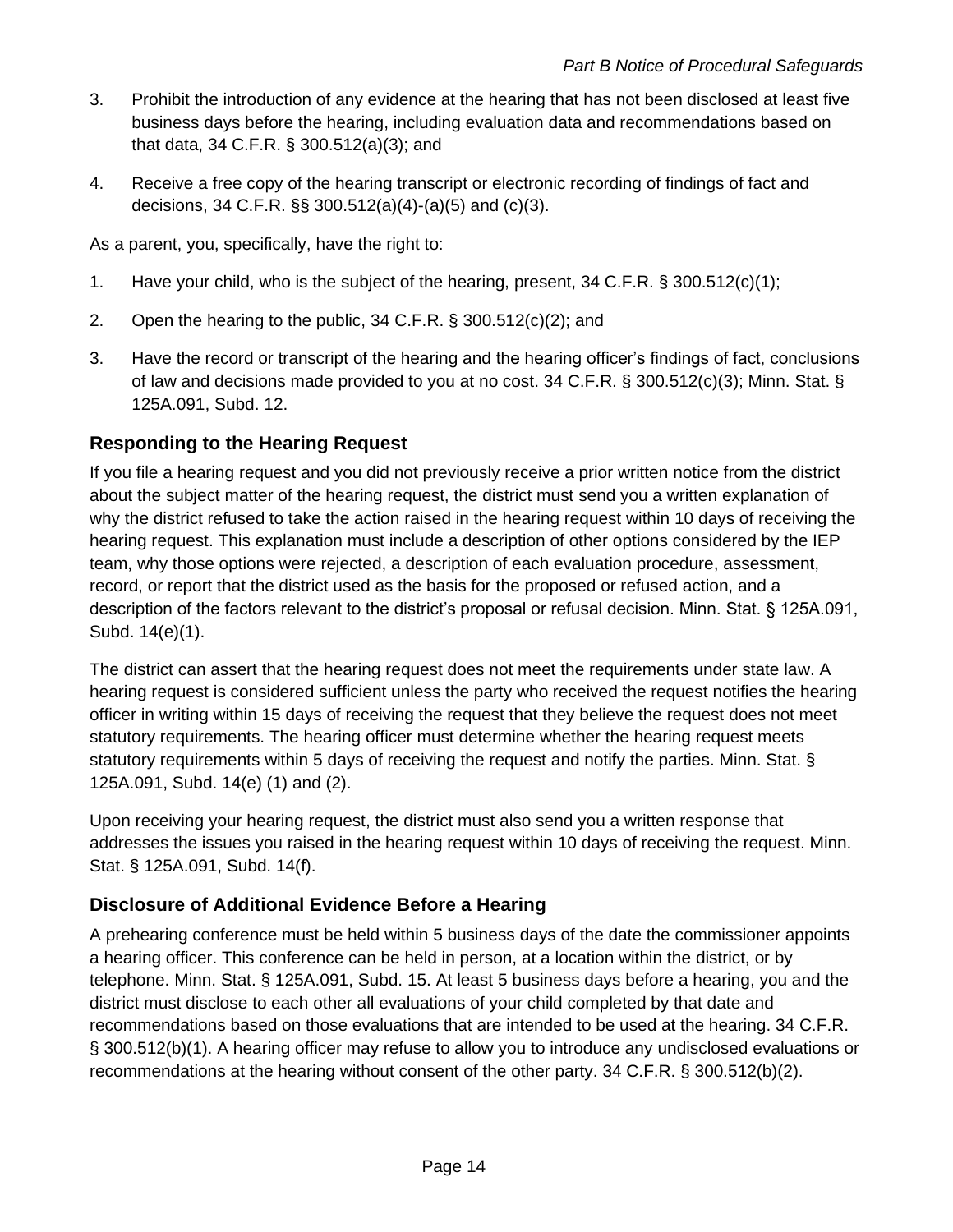### **The Hearing Decision**

A hearing decision must be issued and provided to each party within 45 calendar days, or within an appropriately extended time period, upon the expiration of the 30-day resolution period after the due process complaint was received by the state agency. 34 C.F.R. § 300.515; Minn. Stat. § 125A.091, Subd. 20(a). A hearing officer may extend the time beyond the 45-day period if requested by either party for good cause shown on the record. 34 C.F.R. § 300.515(c); Minn. Stat. § 125A.091, Subd. 18, 20(a). A hearing officer must conduct oral arguments in a hearing at a time and place that is reasonably convenient to you and your child. Minn. Stat. § 125A.091, Subd. 20(a). A hearing officer's decision on whether your child received FAPE must be based on evidence and arguments that directly relate to FAPE. 34 C.F.R. § 300.513. The hearing decision is final unless you or the district files a civil action. 34 C.F.R. §§ 300.514(a)-(b) and 300.516(a). A hearing officer lacks the authority to amend a decision except for clerical and mathematical errors. Minn. Stat. § 125A.091, Subd. 20(b).

### **Separate Request for Due Process Hearing**

You have the right to file a separate due process complaint on an issue separate from a due process complaint already filed. 34 C.F.R. § 300.513(c).

#### **Free or Low-Cost Legal Resources**

The district must inform you of any free or low-cost legal and other relevant services available in the area if you request the information or if you or the school district file a due process complaint. 34 C.F.R. § 300.507(2)(b). A list of free or low-cost legal resources is also available on [MDE's Special](http://education.state.mn.us/MDE/SchSup/ComplAssist/Hearing/index.html)  [Education Hearings web page](http://education.state.mn.us/MDE/SchSup/ComplAssist/Hearing/index.html) (MDE> Select School Support > Compliance and Assistance > Special Education Hearings).

## **COMPLAINT AND HEARINGS DATABASE**

Final decisions on special education complaints and due process hearings are available to the public on the MDE website. 34 C.F.R. § 300.513(d). MDE maintains a public database called the Complaints, Hearings and Letters Search Engine. Decisions available in the database are redacted and all personally identifiable information is removed. This database is available on the Compliance and Assistance webpage on the MDE website at:

http://w20.education.state.mn.us/WebsiteContent/ComplianceSearch.jsp.

## **CIVIL ACTION**

When you or the district disagrees with the findings or decisions made by a hearing officer, either party may file a court action. The action may be brought in federal district court or the state court of appeals. 34 C.F.R. §§ 300.514(b) and 300.516(a). Different standards of review apply in each court. An appeal to the state court of appeals must be made within 60 calendar days of your receipt of the decision. Minn. Stat. § 125A.091, Subd. 24. An appeal to federal district court must be made within 90 days of the date of the decision. 34 C.F.R. § 300.516(b); Minn. Stat. § 125A.091, Subd. 24.

## **PLACEMENT DURING A HEARING OR CIVIL ACTION**

During a hearing or court action, unless you and the district agree otherwise, your child will remain in the educational placement where he/she is currently placed and must not be denied initial admission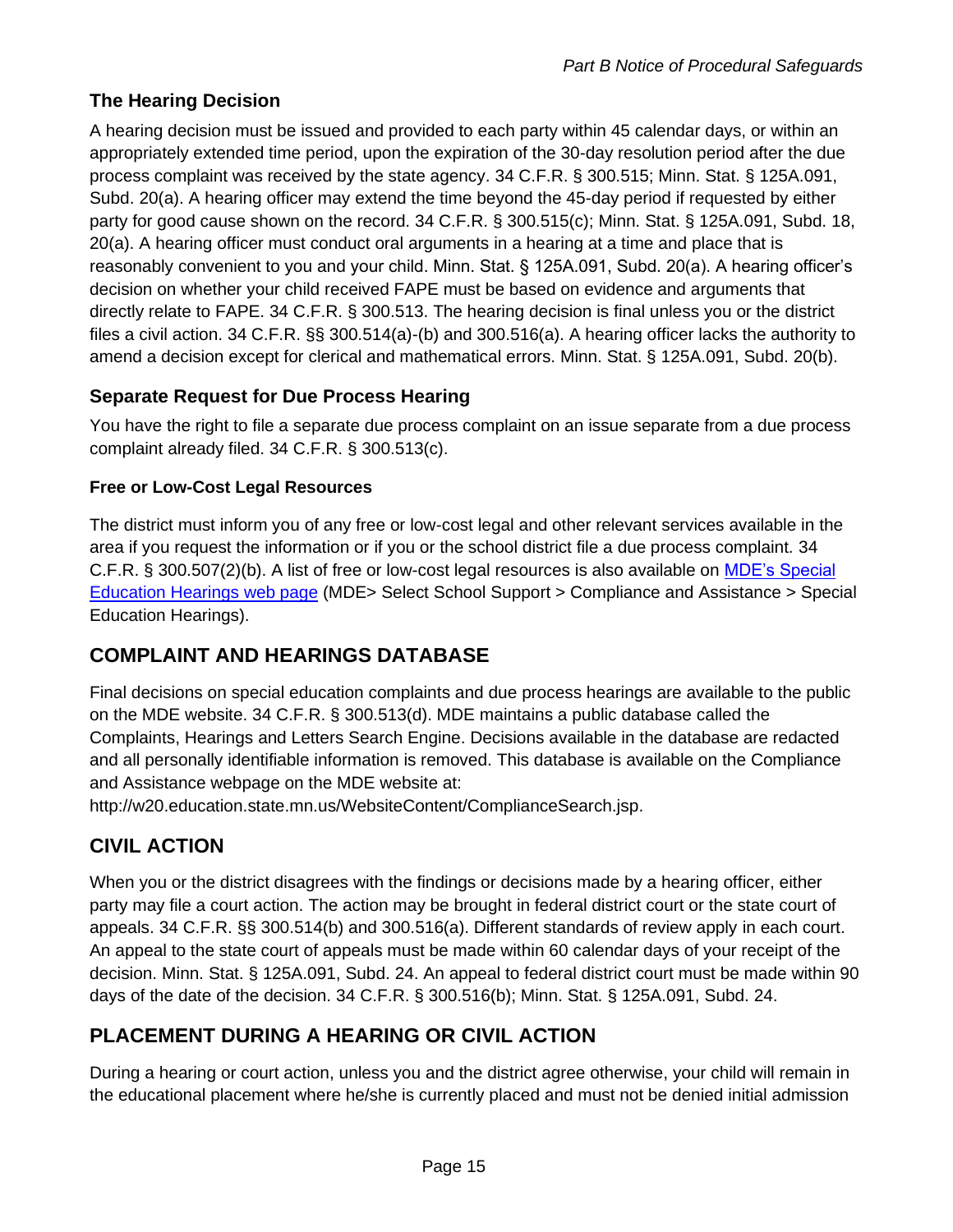to school. 34 C.F.R. §§ 300.518(a) and (b) and 300.533. This is commonly referred to as the "stayput" rule.

Two exceptions to the "stay-put" rule exist:

- 1. Students may be removed from their educational setting for not more than 45 school days to an interim alternative educational placement for certain weapon, drug or serious bodily injury violations, 34 C.F.R. § 300.530(g)(1)-(3); and
- 2. A hearing officer's decision agreeing with you that a change in placement is appropriate as the "stay-put" placement during subsequent appeals, 34 C.F.R. § 300.518(d).

## **EXPEDITED HEARINGS**

You (the parent) or the district can request an expedited hearing in the following situations:

- 1. Whenever you dispute the district's proposal to initiate or change the identification, evaluation or educational placement of your child or the district's provision of FAPE to your child, Minn. Stat. § 125A.091, Subd. 14(a); 34 C.F.R. § 300.532(a) and (c)(1); 34 C.F.R. 300.507(a) and 34 C.F.R. § 300.503(a)(1);
- 2. Whenever you dispute the district's refusal to initiate or change the identification, evaluation or educational placement of your child or the district's provision of FAPE to your child, Minn. Stat. § 125A.091, Subd. 14(a); 34 C.F.R. § 300.532(a) and (c)(1); 34 C.F.R. § 300.507(a); 34 C.F.R. § 300.503(a)(2);
- 3. Whenever you dispute the manifestation determination, 34 C.F.R. §§ 300.530 and 300.532(a); and
- 4. Whenever the district believes that maintaining the current placement of your child is substantially likely to result in injury to the child or to others, 34 C.F.R. § 300.532(b)(2)(ii).

You or a school district may file a written request for an expedited due process hearing as described above. Minn. Stat. § 125A.091, Subd. 19; 34 C.F.R. § 300.532(c)(1).

### **Timelines for Expedited Hearings**

Expedited hearings must be held within 20 school days of the date the hearing request is filed. The hearing officer must issue a decision within 10 school days after the hearing. Minn. Stat. § 125A.091, Subd. 19; 34 C.F.R. § 300.532(c)(2). A resolution meeting must occur within 7 days of receiving the hearing request, unless you and the school district agree in writing to either waive the resolution meeting or use the mediation process. Minn. Stat. § 125A.091, Subd. 19; 34 C.F.R. § 300.532(c)(3) and (3)(i). The expedited due process hearing may proceed unless the matter has been resolved to the satisfaction of both parties within 15 days of receiving the request. Minn. Stat. § 125A.091, Subd. 19; 34 C.F.R. § 300.532(c)(3)(ii).

#### **Dismissal of Complaint**

If the school district is unable to obtain your participation in the resolution meeting or mediation after reasonable efforts have been made and the school district does not agree to waive the meeting in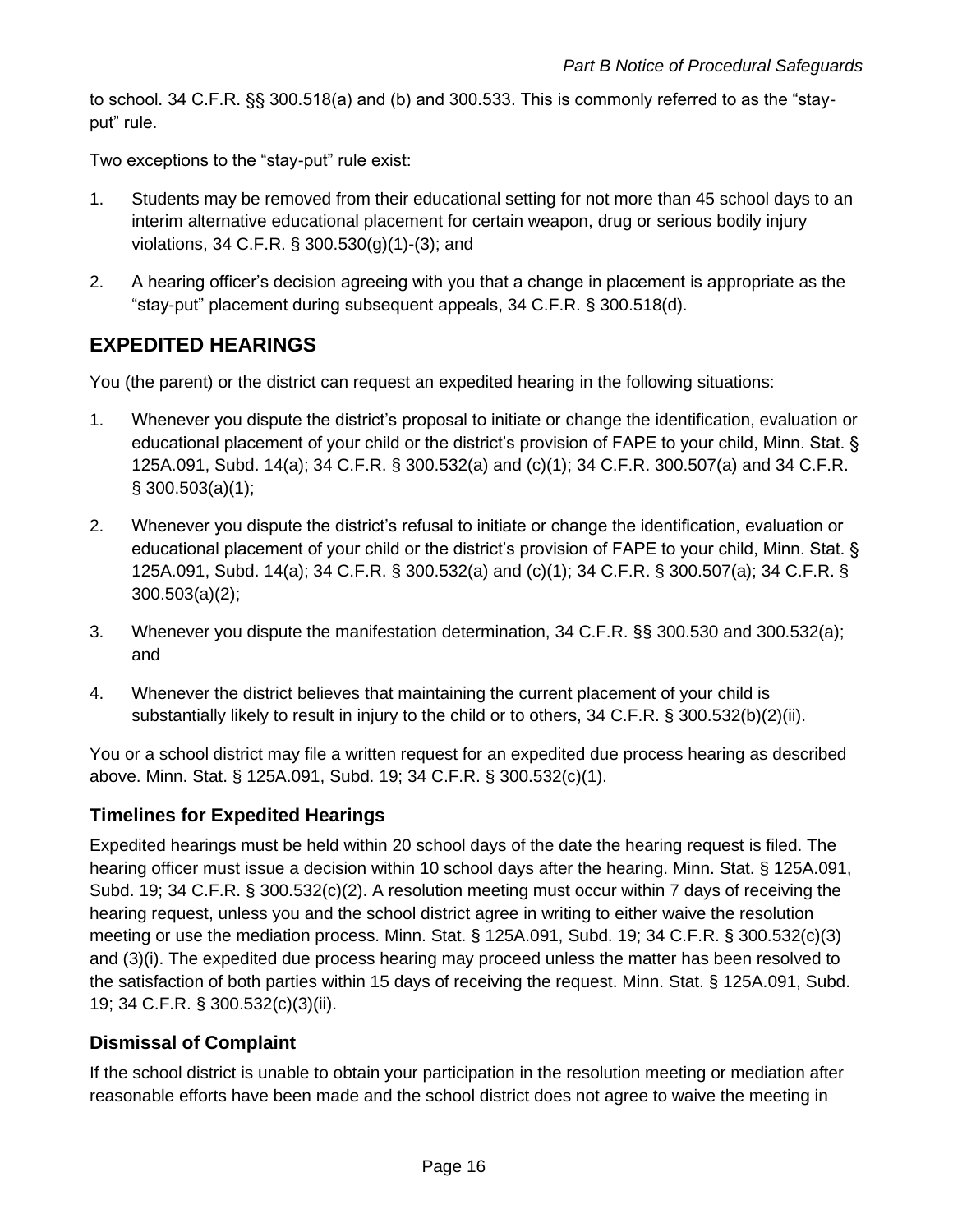writing, the school district may, at the conclusion of the 30-day period, request that a hearing officer dismiss your due process complaint. 34 C.F.R. § 300.510(b)(4).

### **Placement by a Hearing Officer**

A hearing officer may decide to move your child to an interim alternative educational setting for up to 45 school days if the hearing officer determines your child is substantially likely to injure himself or herself or others if he/she remains in the current placement. 34 C.F.R. § 300.532(b)(2)(ii).

#### **Right to Appeal Decision**

You or the district can appeal the decision of a hearing officer in an expedited due process hearing. 34 C.F.R. §§ 300.532(c)(5) and 300.514.

## **INTERIM ALTERNATIVE EDUCATIONAL PLACEMENT**

The district may change your child's educational placement for up to 45 school days, if your child:

- 1. Carries a dangerous weapon to or possesses a dangerous weapon at school, on school premises, or at a school function under the jurisdiction of the school district or MDE as defined in federal law, 34 C.F.R. § 300.530(g)(1);
- 2. Knowingly possesses or uses illegal drugs, or sells or solicits the sale of a controlled substance while at school, on school premises, or at a school function under the jurisdiction of the school district or MDE. This does not include alcohol or tobacco, 34 C.F.R. § 300.530(g)(2); or
- 3. Inflicts serious bodily injury upon another person while at school, on school premises, or at a school function under the jurisdiction of the school district or MDE as defined in federal law, 34 C.F.R. § 300.530(g)(3).

On the date the district decides to remove your child and the removal is a change of placement of a child with a disability because of a violation of a code of student conduct, the school district must notify you of that decision, and provide you with the procedural safeguards notice. 34 C.F.R. § 300.530(h).

The IEP/IIIP team determines the interim alternative educational setting and appropriate special education services. 34 C.F.R. §§ 300.530(d)(5) and 300.531. Even though this is a temporary change, it must allow your child:

- 1. To continue to participate in the general education curriculum and progress towards meeting goals set out in your child's IEP, although in a different setting, 34 C.F.R. §§ 300.530(d)(1)(i) and  $(d)(4)$ ; and
- 2. Include services and modifications designed to prevent the behavior from recurring, 34 C.F.R. § 300.530(d)(1)(ii).

If your child is placed in an interim alternative educational setting, an IEP/IIIP meeting must be convened within 10 school days of the decision. 34 C.F.R. § 300.530(e)(1). At this meeting, the team must discuss behavior and its relationship to your child's disability. The team must review evaluation information regarding your child's behavior, and determine the appropriateness of your child's IEP/IIIP and behavior plan. The team will then determine if your child's conduct was caused by, or had a direct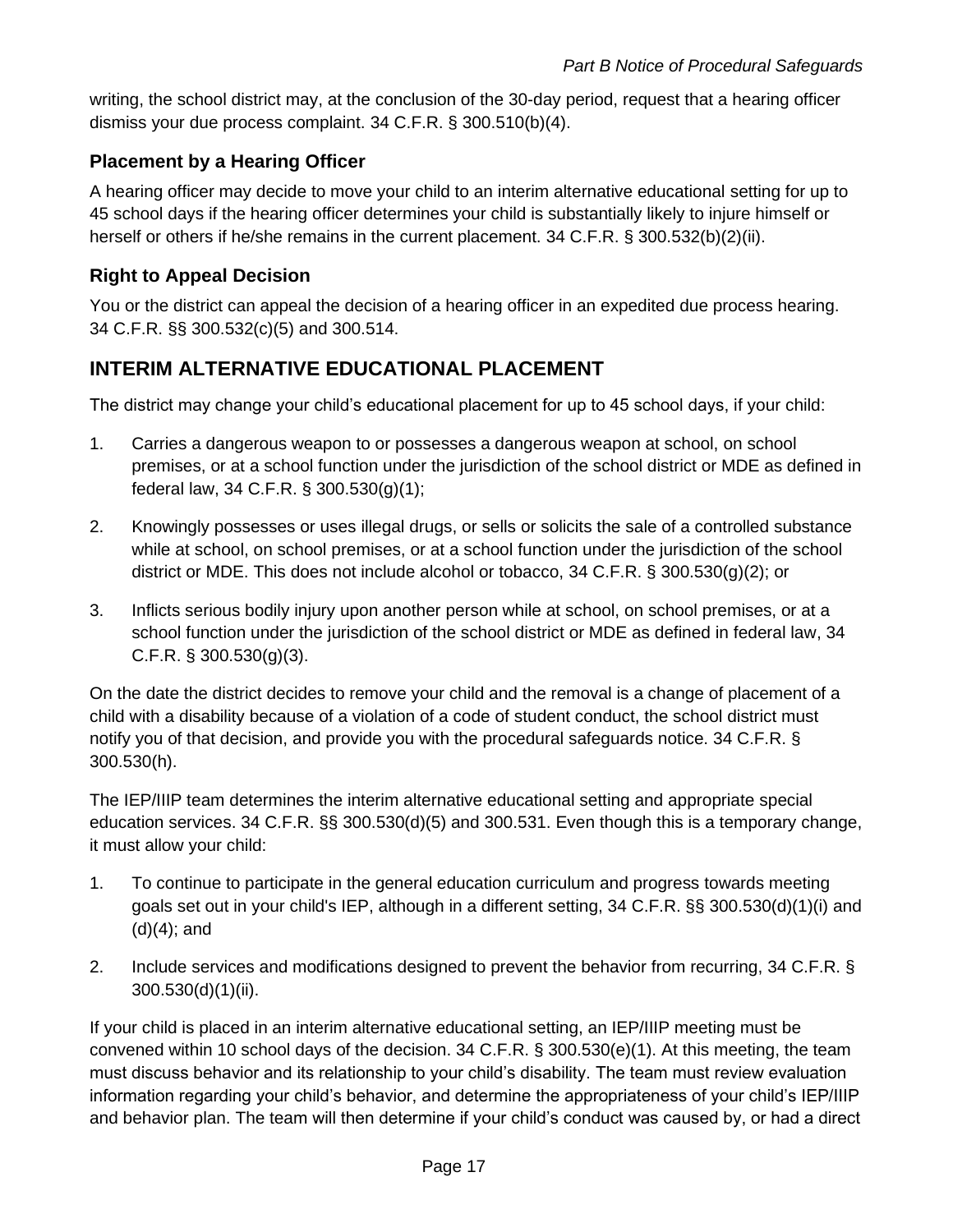relationship to his or her disability, or if your child's conduct was the direct result of the school district's failure to implement the IEP. 34 C.F.R. § 300.530(e)(1).

# **ATTORNEY'S FEES FOR HEARINGS**

You may be able to recover attorney fees if you prevail in a due process hearing. 34 C.F.R. § 300.517(a)(1)(i). A judge may make an award of attorney's fees based on prevailing rates in your community. 34 C.F.R. § 300.517(c)(1). The court may reduce an award of attorney's fees if it finds that you unreasonably delayed the settlement or decision in the case. 34 C.F.R. § 300.517(c)(4)(i). If the district prevails and a court agrees that your request for a hearing was for any improper purpose, you may be required to pay the district's attorney's fees. 34 C.F.R. § 300.517(a)(iii).

# **EXCLUSIONS AND EXPULSION OF PUPILS WITH A DISABILITY**

Before your child with a disability can be expelled or excluded from school, a manifestation determination must be held. Minn. Stat. § 121A.43(d). If your child's misbehavior is related to his or her disability, your child cannot be expelled.

When a child with a disability is excluded or expelled under the Pupil Fair Dismissal Act, Minnesota Statutes Sections 121A.41-56, for misbehavior that is not a manifestation of the child's disability, the district shall continue to provide special education and related services after the period a period of suspension, if imposed. Minn. Stat. § 121A.43(d).

## **DISCIPLINARY REMOVALS**

If a child with a disability is removed from his or her current educational placement, this is considered a change of placement if:

- 1. The removal is for more than 10 school days in a row, 34 C.F.R. § 300.536(a)(1); or
- 2. Your child has been subjected to a series of removals that constitute a pattern because:
	- a. The series of removals total more than 10 school days in a year, 34 C.F.R. § 300.536(a)(2)(i);
	- b. Your child's behavior is substantially similar to your child's behavior in previous incidents that resulted in a series of removals, 34 C.F.R. § 300.536(a)(2)(ii); and
	- c. Of additional factors such as the length of each removals, the total amount of time your child has been removed, and the proximity of the removals to one another, 34 C.F.R. § 300.536(a)(2)(iii).

The determination of whether a pattern of removals constitutes a change of placement is made by the district. 34 C.F.R. § 300.536(b)(1). If this determination is challenged it is subject to review through due process and judicial proceedings. 34 C.F.R. § 300.536(b)(2).

## **CHILDREN NOT DETERMINED ELIGIBLE FOR SPECIAL EDUCATION AND RELATED SERVICES**

If your child has not been determined eligible for special education and related services and violates a code of student conduct, and the school district knew before the discipline violation that your child was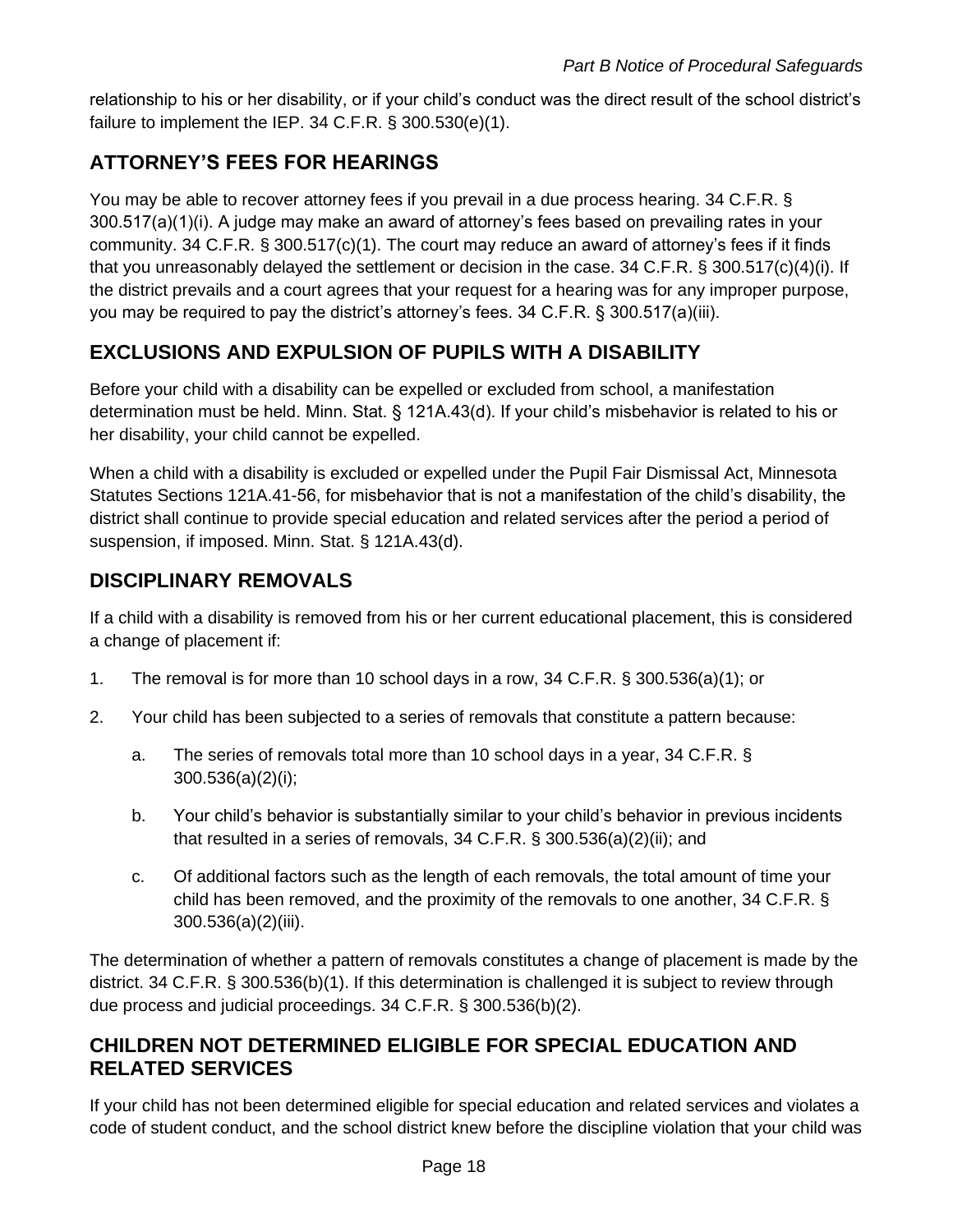a child with a disability then your child can utilize the protections described in this notice. 34 C.F.R. § 300.534(a).

A district is deemed to have knowledge that your child is a child with a disability if, before the behavior that brought about the disciplinary action occurred:

- 1. You expressed concern in writing to supervisory or administrative personnel at the district or to your child's teacher that your child is in need of special education and related services, 34 C.F.R. § 300.534(b)(1);
- 2. You requested an evaluation related to eligibility for special education and related services under Part B of the IDEA, 34 C.F.R. § 300.534(b)(2); or
- 3. Your child's teacher or other district personnel expressed specific concerns about a pattern of behavior demonstrated by your child directly to the district's director of special education or to other district supervisory staff, 34 C.F.R. § 300.534(b)(3).

### **Exceptions to a District's Knowledge**

A district would not be deemed to have such knowledge if:

- 1. You have previously refused consent for an evaluation of your child or you have previously refused special education services, 34 C.F.R. § 300.534(c)(1)(i)-(ii); or
- 2. Your child has already been evaluated and determined to not be a child with a disability under Part B of IDEA, 34 C.F.R. § 300.534(c)(2).

### **Conditions that Apply if There is No Basis of Knowledge.**

If a district does not have knowledge that your child is a child with a disability prior to taking disciplinary measures against your child, your child may be subjected to similar disciplinary consequences that are applied to children without disabilities who engage in similar behaviors. 34 C.F.R. § 300.534(d).

If a request is made for an evaluation of your child during the time period in which your child is subjected to disciplinary measures, the evaluation must be conducted in an expedited manner. 34 C.F.R. § 300.534(d)(2)(i). Until the evaluation is complete, your child remains in the educational placement determined by the district, which can include suspension or expulsion without educational services. 34 C.F.R. § 300.534(d)(2)(ii). In Minnesota, regular special education services are provided on the sixth day of a suspension and alternative education services are provided.

## **REFERRAL TO AND ACTION BY LAW ENFORCEMENT AND JUDICIAL AUTHORITIES**

A district can report a crime committed by a child with a disability to appropriate authorities and State law enforcement and judicial authorities can exercise their responsibilities under the law related to crimes committed by a child with a disability. 34 C.F.R. § 300.535(a).

### **Transmittal of records**

If a district reports a crime committed by a child with a disability, the district must ensure that copies of the child's special education and disciplinary records are transmitted to the appropriate authorities to